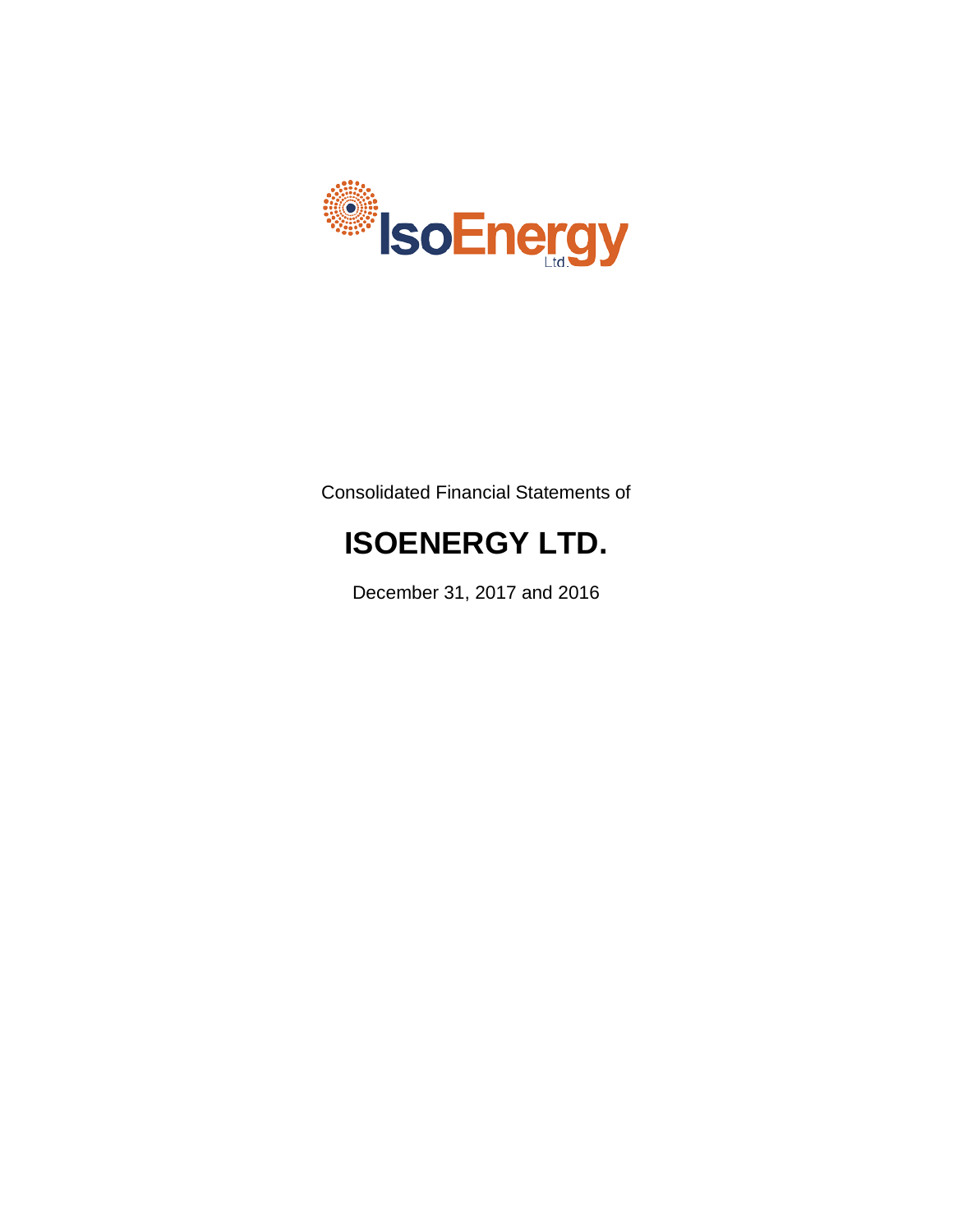## **Independent auditors' report**

To the Shareholders of **IsoEnergy Ltd.**

We have audited the accompanying consolidated financial statements of **IsoEnergy Ltd.**, which comprise the consolidated statements of financial position as at December 31, 2017 and 2016, and the consolidated statements of loss and comprehensive loss, changes in equity and cash flows for the year ended December 31, 2017 and the period from February 2, 2016 to December 31, 2016, and a summary of significant accounting policies and other explanatory information.

#### **Management's responsibility for the consolidated financial statements**

Management is responsible for the preparation and fair presentation of these consolidated financial statements in accordance with International Financial Reporting Standards, and for such internal control as management determines is necessary to enable the preparation of consolidated financial statements that are free from material misstatement, whether due to fraud or error.

#### **Auditors' responsibility**

Our responsibility is to express an opinion on these consolidated financial statements based on our audits. We conducted our audits in accordance with Canadian generally accepted auditing standards. Those standards require that we comply with ethical requirements and plan and perform the audits to obtain reasonable assurance about whether the consolidated financial statements are free from material misstatement.

An audit involves performing procedures to obtain audit evidence about the amounts and disclosures in the consolidated financial statements. The procedures selected depend on the auditors' judgment, including the assessment of the risks of material misstatement of the consolidated financial statements, whether due to fraud or error. In making those risk assessments, the auditors consider internal control relevant to the entity's preparation and fair presentation of the consolidated financial statements in order to design audit procedures that are appropriate in the circumstances, but not for the purpose of expressing an opinion on the effectiveness of the entity's internal control. An audit also includes evaluating the appropriateness of accounting policies used and the reasonableness of accounting estimates made by management, as well as evaluating the overall presentation of the consolidated financial statements.

We believe that the audit evidence we have obtained in our audits is sufficient and appropriate to provide a basis for our audit opinion.

#### **Opinion**

In our opinion, the consolidated financial statements present fairly, in all material respects, the financial position of **IsoEnergy Ltd.** as at December 31, 2017 and 2016, and its financial performance and its cash flows for the year ended December 31, 2017 and the period from February 2, 2016 to December 31, 2016 in accordance with International Financial Reporting Standards.

Vancouver, Canada March 1, 2018

Ernet + Young LLP

Chartered Professional Accountants

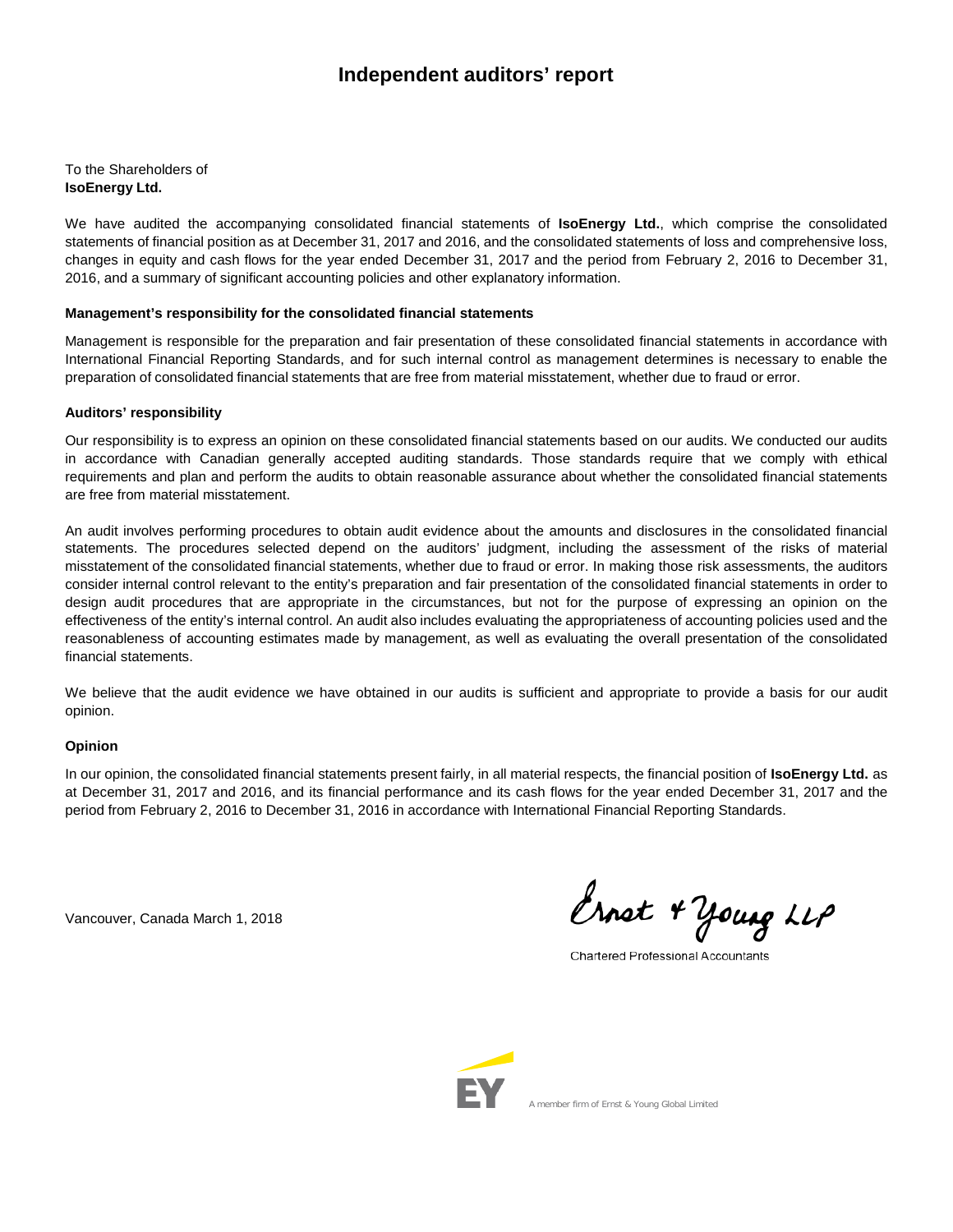## **ISOENERGY LTD. CONSOLIDATED STATEMENTS OF FINANCIAL POSITION**

(Expressed in Canadian Dollars) (Audited) As at December 31

|                                          | <b>Note</b>    | 2017             | 2016             |
|------------------------------------------|----------------|------------------|------------------|
| <b>ASSETS</b>                            |                |                  |                  |
| <b>Current</b>                           |                |                  |                  |
| Cash                                     |                | \$<br>3,324,582  | \$<br>6,491,460  |
| Accounts receivable                      |                | 21,910           | 159,440          |
| Prepaid expenses                         |                | 45,449           | 54,700           |
|                                          |                | 3,391,941        | 6,705,600        |
| <b>Non-Current</b>                       |                |                  |                  |
| Deposit                                  | 8(b)           | 5,452            | 5,452            |
| Equipment                                | 6              | 52,580           | 88,754           |
| Exploration and evaluation assets        | $\overline{7}$ | 39,065,805       | 32,991,814       |
| <b>TOTAL ASSETS</b>                      |                | \$<br>42,515,778 | \$<br>39,791,620 |
|                                          |                |                  |                  |
| <b>LIABILITIES</b>                       |                |                  |                  |
| <b>Current</b>                           |                |                  |                  |
| Accounts payable and accrued liabilities |                | \$<br>137,810    | \$<br>289,097    |
| Flow-through share premium liability     | 8(a)           | 109,251          | 179,212          |
|                                          |                | 247,061          | 468,309          |
| <b>Non-Current</b>                       |                |                  |                  |
| Deferred income tax liability            | 9              | 280,740          | 136,588          |
| <b>TOTAL LIABILITIES</b>                 |                | 527,801          | 604,897          |
|                                          |                |                  |                  |
| <b>EQUITY</b>                            |                |                  |                  |
| Share capital                            | 10             | 44,594,869       | 40,645,694       |
| Share option reserve                     | 10             | 2,421,449        | 1,086,333        |
| Deficit                                  |                | (5,028,341)      | (2, 545, 304)    |
| <b>TOTAL EQUITY</b>                      |                | 41,987,977       | 39,186,723       |
| <b>TOTAL LIABILITIES AND EQUITY</b>      |                | \$<br>42,515,778 | \$<br>39,791,620 |

**Nature of operations (Note 2)**

Commitments (Note 8)

The accompanying notes are an integral part of the consolidated financial statements These consolidated financial statements were authorized for issue by the Board of Directors on March 1, 2018

**"***Craig Parry***" "***Trevor Thiele***"**

**Craig Parry, CEO, Director Trevor Thiele, Director**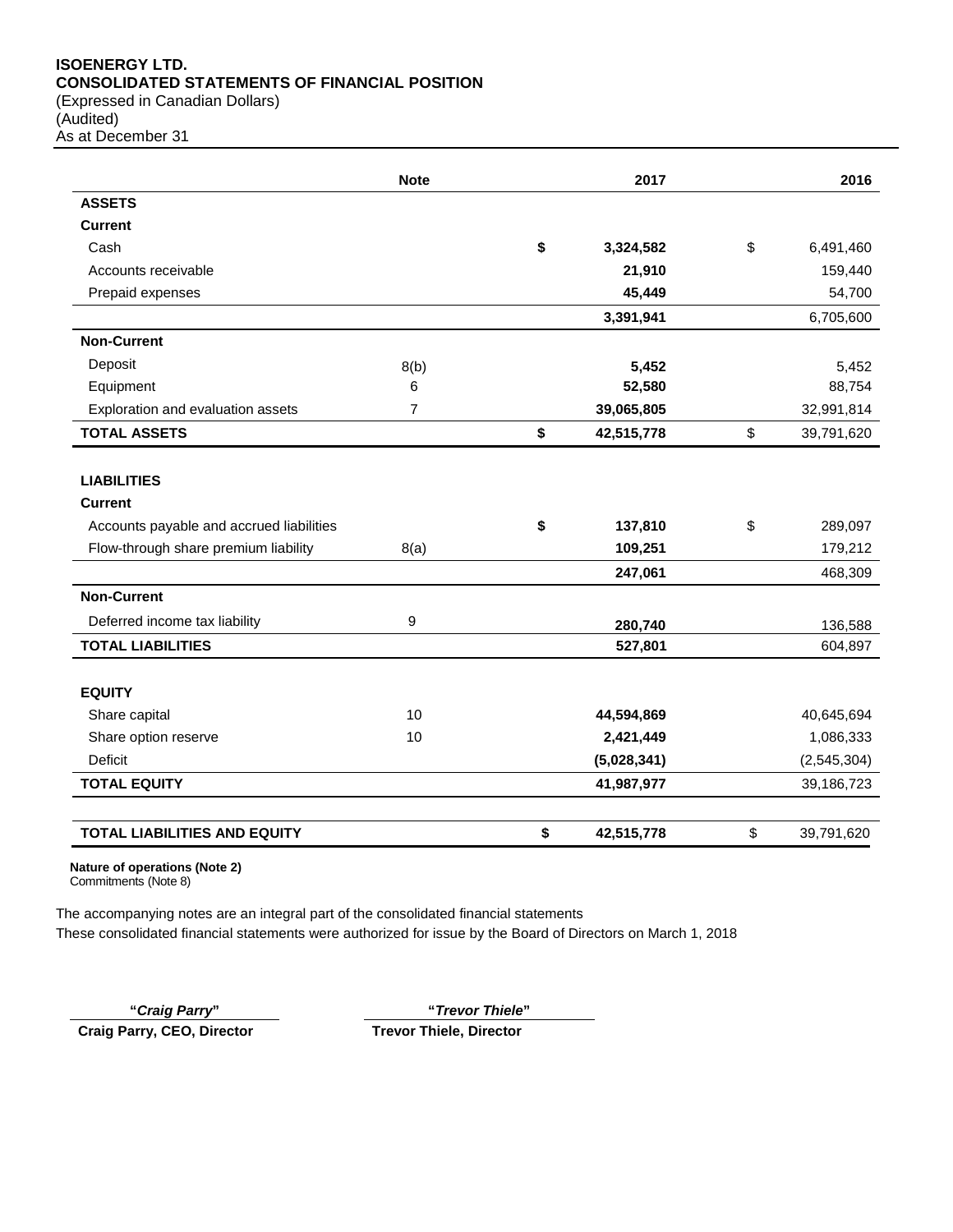## **ISOENERGY LTD. CONSOLIDATED STATEMENTS OF LOSS AND COMPREHENSIVE LOSS**

(Expressed in Canadian Dollars)

(Audited)

For the years ended December 31,

|                                                                             | <b>Note</b> | 2017              | 2016              |
|-----------------------------------------------------------------------------|-------------|-------------------|-------------------|
| Share-based compensation                                                    | 10          | \$<br>977,641     | \$<br>829,913     |
| Administrative salaries, contract and director fees                         |             | 690,694           | 457,806           |
| Investor relations                                                          |             | 172,640           | 171,412           |
| Office and administrative                                                   |             | 148,412           | 80,527            |
| Professional and consultant fees                                            |             | 331,515           | 124,617           |
| Travel                                                                      |             | 153,927           | 64,710            |
| Public company costs                                                        |             | 66,610            | 80,596            |
| Employee relocation expense                                                 |             |                   | 72,998            |
| <b>Exploration costs</b>                                                    |             | 301               | 21,870            |
| Airesurf acquisition and listing costs                                      | 5           |                   | 565,079           |
| Interest income                                                             |             | (25, 391)         |                   |
| Loss from operations                                                        |             | (2,516,349)       | (2,469,528)       |
| Deferred income tax recovery (expense)                                      | 9           | 33,312            | (75, 776)         |
| Loss and comprehensive loss                                                 |             | \$<br>(2,483,037) | \$<br>(2,545,304) |
| Loss per common share - basic and diluted                                   |             | \$<br>(0.06)      | \$<br>(0.12)      |
| Weighted average number of common shares<br>outstanding - basic and diluted |             | 43,541,318        | 21,814,512        |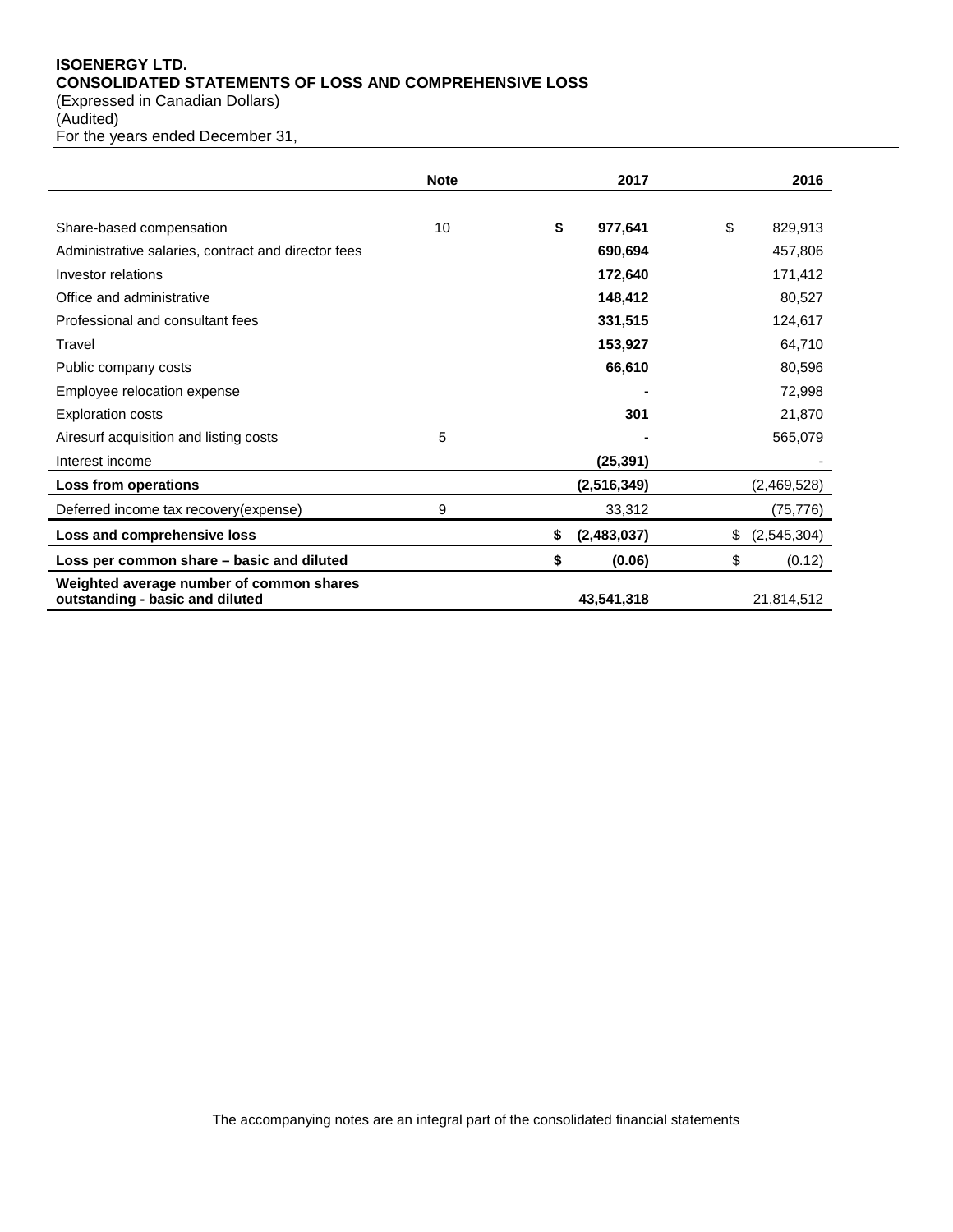## **ISOENERGY LTD. CONSOLIDATED STATEMENTS OF CHANGES IN EQUITY**

(Expressed in Canadian Dollars)

(Audited)

|                                                         |             | <b>Number of</b><br>Common |    |                      | <b>Share option</b>  |                     |                  |
|---------------------------------------------------------|-------------|----------------------------|----|----------------------|----------------------|---------------------|------------------|
|                                                         | <b>Note</b> | <b>Shares</b>              |    | <b>Share Capital</b> | reserve              | <b>Deficit</b>      | <b>Total</b>     |
| Balance as at February 2, 2016                          | 10(d)       | 1                          | S  |                      | \$<br>$\blacksquare$ | \$                  | \$               |
| Shares issued for exploration and<br>evaluation assets  | 10(e)(f)    | 30,000,000                 |    | 30,000,000           |                      |                     | 30,000,000       |
| Shares issued for cash                                  | 10(j)       | 10,299,086                 |    | 10,692,550           |                      |                     | 10,692,550       |
| Premium on flow-through shares                          | 8(a)        |                            |    | (393, 464)           |                      |                     | (393, 464)       |
| Shares issued for finder's fee                          | 10(j)       | 8,580                      |    | 8,580                |                      |                     | 8,580            |
| Share issuance costs<br>Shares issued to settle amounts | 10(j)       |                            |    | (414, 855)           |                      |                     | (414, 855)       |
| due to NexGen<br>Shares issued to Airesurf              | 10(g)       | 450,000                    |    | 450,000              |                      |                     | 450,000          |
| shareholders                                            |             | 302,881                    |    | 302,881              |                      |                     | 302,881          |
| Shares issued to NexGen                                 | 10(h)       |                            |    |                      |                      |                     |                  |
| Share-based payments                                    | 10          |                            |    |                      | 1,086,333            |                     | 1,086,333        |
| Loss for the period                                     |             |                            |    |                      |                      | (2,545,304)         | (2, 545, 304)    |
| Balance as at December 31, 2016                         |             | 41,060,549                 | \$ | 40,645,694           | \$<br>1,086,333      | \$<br>(2, 545, 304) | \$<br>39,186,723 |
| Shares issued for exploration and<br>evaluation assets  | 10(b)(c)    | 4,000,000                  |    | 3,040,000            |                      |                     | 3,040,000        |
| Shares issued for cash                                  | 10(a)       | 999,999                    |    | 1,099,999            |                      |                     | 1,099,999        |
| Premium on flow-through shares                          | 8(a)        |                            |    | (130,000)            |                      |                     | (130,000)        |
| Share issuance costs                                    | 10(a)       |                            |    | (60, 824)            |                      |                     | (60, 824)        |
| Share-based payments                                    | 10          |                            |    |                      | 1,335,116            |                     | 1,335,116        |
| Loss for the period                                     |             |                            |    |                      |                      | (2,483,037)         | (2,483,037)      |
| Balance as at December 31, 2017                         |             | 46,060,548                 | \$ | 44,594,869           | \$<br>2,421,449      | \$<br>(5,028,341)   | \$<br>41,987,977 |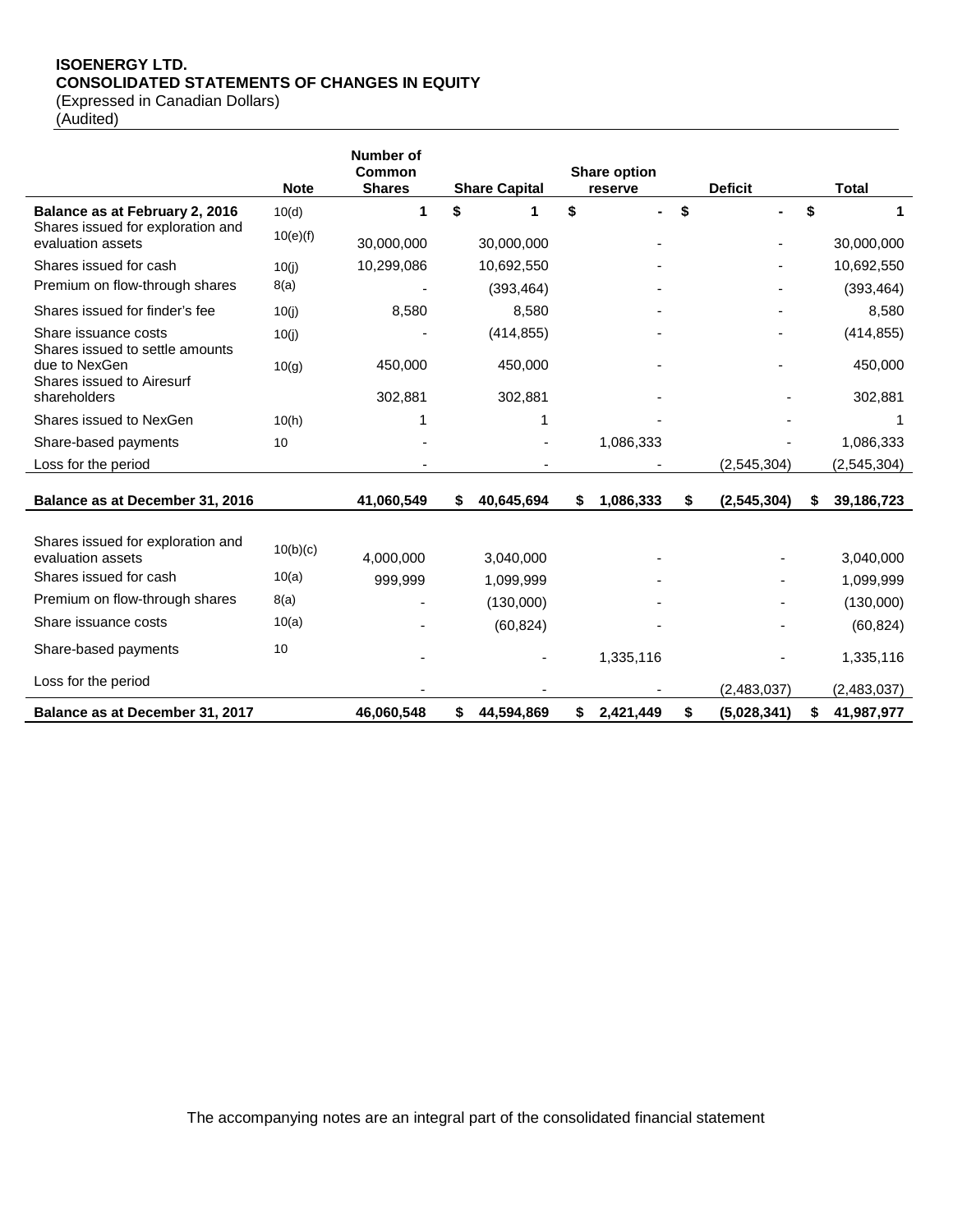## **ISOENERGY LTD. CONSOLIDATED STATEMENTS OF CASH FLOWS**

(Expressed in Canadian Dollars)

(Audited) For the years ended December 31

|                                                           | 2017                |                          | 2016          |
|-----------------------------------------------------------|---------------------|--------------------------|---------------|
| Cash flows from (used in) operating activities            |                     |                          |               |
| Loss for the period                                       | \$<br>(2,483,037)   | \$                       | (2,545,304)   |
| Items not involving cash:                                 |                     |                          |               |
| Share-based payments                                      | 977,641             |                          | 829,913       |
| Deferred income tax (recovery) expense                    | (33, 312)           |                          | 75.776        |
| Depreciation expense                                      | 6,964               |                          | 1,254         |
| Airesurf acquisition                                      |                     |                          | 302.881       |
| Changes in non-cash working capital<br>Account receivable | 137,530             |                          | (159, 440)    |
| Prepaid expenses                                          | 9,251               |                          | (54,700)      |
| Deposit                                                   |                     |                          | (5, 452)      |
| Accounts payable and accrued liabilities                  | (151, 287)          |                          | 289,097       |
|                                                           | \$<br>(1,536,250)   | $\overline{\mathcal{S}}$ | (1, 265, 975) |
| Cash flows used in investing activities                   |                     |                          |               |
| Acquisition of exploration and evaluation assets          | \$<br>(258, 942)    | \$                       | (100,000)     |
| Additions to exploration and evaluation assets            | (2, 383, 127)       |                          | (2,613,148)   |
| Additions to equipment                                    | (5, 238)            |                          | (112, 254)    |
|                                                           | \$<br>(2,647,307)   | \$                       | (2,825,402)   |
| Cash flows provided by (used in) financing activities     |                     |                          |               |
| Shares issued                                             | \$<br>1,099,999     | \$                       | 11,142,552    |
| Share issuance costs                                      | (83, 320)           |                          | (559, 715)    |
|                                                           | \$<br>1,016,679     | \$                       | 10,582,837    |
| Change in cash                                            | \$<br>(3, 166, 878) | \$                       | 6,491,460     |
| Cash, beginning of period                                 | 6,491,460           |                          |               |
| Cash, end of period                                       | \$<br>3,324,582     | \$                       | 6.491.460     |

The accompanying notes are an integral part of the consolidated financial statement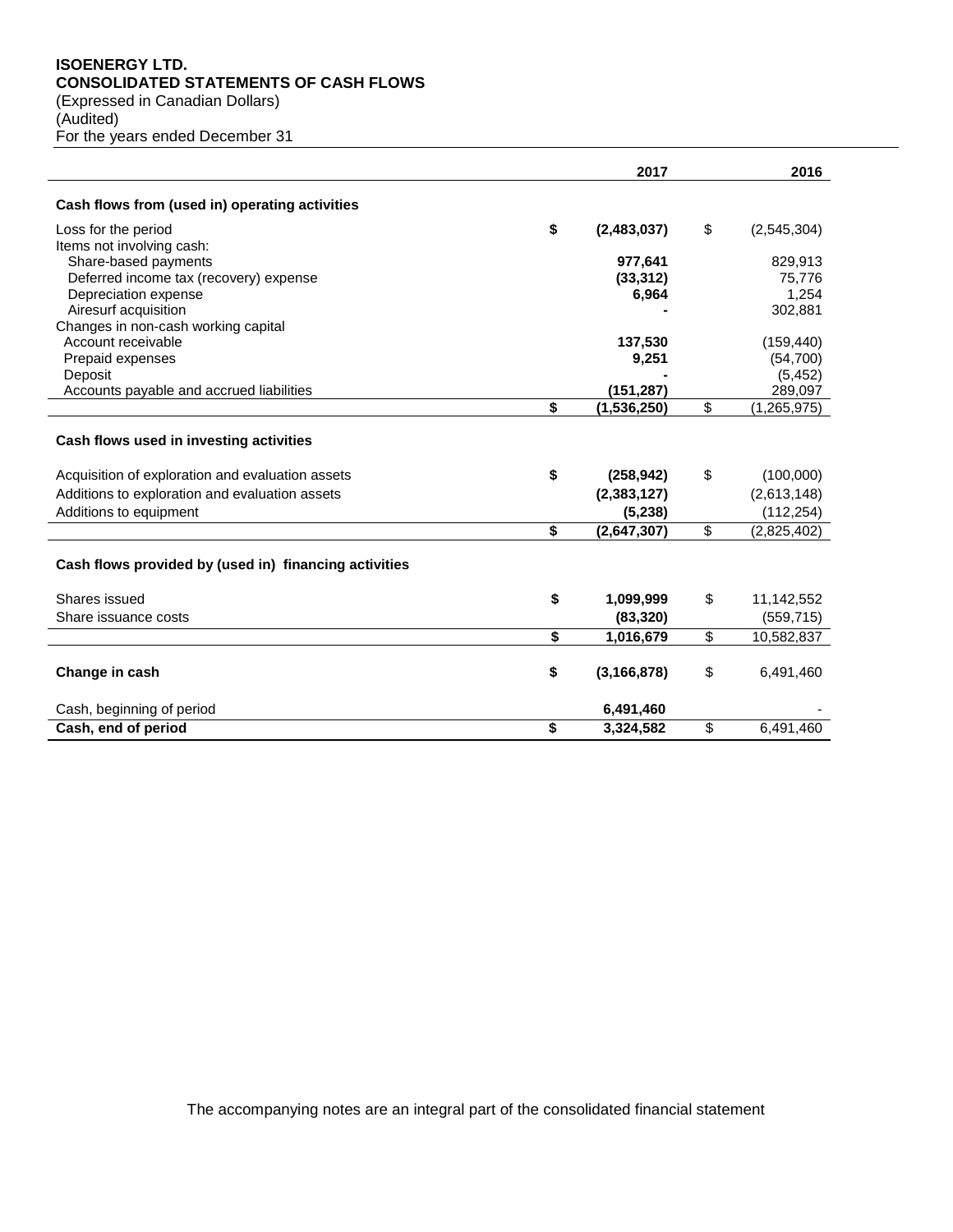## **1. REPORTING ENTITY**

IsoEnergy Ltd. including its subsidiaries and predecessor companies (as described below, "IsoEnergy", or the "Company") is an exploration stage entity engaged in the acquisition, exploration and evaluation of uranium properties in Canada. The Company's registered and records office is located on the 25<sup>th</sup> Floor, 700 West Georgia Street, Vancouver, BC, V7Y 1B3.

IsoEnergy is the product of an amalgamation completed on October 12, 2016 between a company also called "IsoEnergy Ltd." ("Old IsoEnergy") and 1089338 B.C. Ltd. (a wholly-owned subsidiary of NexGen Energy Ltd.), pursuant to section 269 of the British Columbia *Business Corporations Act* (the "Old IsoEnergy Merger"). Old IsoEnergy was incorporated on February 2, 2016 as a wholly-owned subsidiary of NexGen Energy Ltd., ("NexGen") to hold certain exploration assets of NexGen. On June 17, 2016, certain exploration and evaluation assets were transferred from NexGen to Old IsoEnergy in consideration for 29 million common shares of Old IsoEnergy.

Pursuant to the Old IsoEnergy Merger, each outstanding common share of Old IsoEnergy was exchanged for one common share of IsoEnergy, which has the same business and capital structure as Old IsoEnergy. Pursuant to the Old IsoEnergy Merger, NexGen was issued one common share of the amalgamated entity in exchange for its one common share of 1089338 B.C. Ltd.

On October 13, 2016, Airesurf Network Holdings Inc. ("Airesurf") and 2532314 Ontario Ltd., a wholly owned subsidiary of IsoEnergy created for this purpose, amalgamated under the Ontario *Business Corporations Act* to form IsoOre Ltd., a wholly owned subsidiary of IsoEnergy (the "Airesurf Transaction") (Note 5).

Both the Airesurf Transaction and the Old IsoEnergy Merger were part of a series of transactions completed in connection with the Company's application to list its common shares on the TSX Venture Exchange (the "**TSXV**").

On October 19, 2016, IsoEnergy was listed on the TSXV as a Tier 2 Mining Issuer.

Effective December 13, 2017 IsoEnergy sold its interest in IsoOre Ltd. for nominal consideration. As of December 31, 2017, the Company did not have any subsidiaries and NexGen holds 63.9% of IsoEnergy's outstanding common shares.

## **2. NATURE OF OPERATIONS**

As an exploration stage company, the Company does not have revenues and historically has recurring operating losses. As at December 31, 2017, the Company had accumulated losses of \$5,028,341 and working capital of \$3,254,131 (working capital is defined as current assets less accounts payable and accrued liabilities). The Company depends on external financing for its operational expenses.

The business of exploring for and mining of minerals involves a high degree of risk. As an exploration company, IsoEnergy is subject to risks and challenges similar to companies at a comparable stage. These risks include, but are not limited to, negative operating cash flow and dependence on third party financing; the uncertainty of additional financing; the limited operating history of IsoEnergy; the lack of known mineral resources or reserves; the influence of a large shareholder; alternate sources of energy and uranium prices; aboriginal title and consultation issues; risks related to exploration activities generally; reliance upon key management and other personnel; title to properties; uninsurable risks; conflicts of interest; permits and licenses; environmental and other regulatory requirements; political regulatory risks; competition; and the volatility of share prices.

The underlying value of IsoEnergy's exploration and evaluation assets is dependent upon the existence and economic recovery of mineral reserves and is subject to, but not limited to, the risks and challenges identified above. Changes in future business conditions or the failure to raise additional funds could require material write-downs of the carrying value of IsoEnergy's exploration and evaluation assets.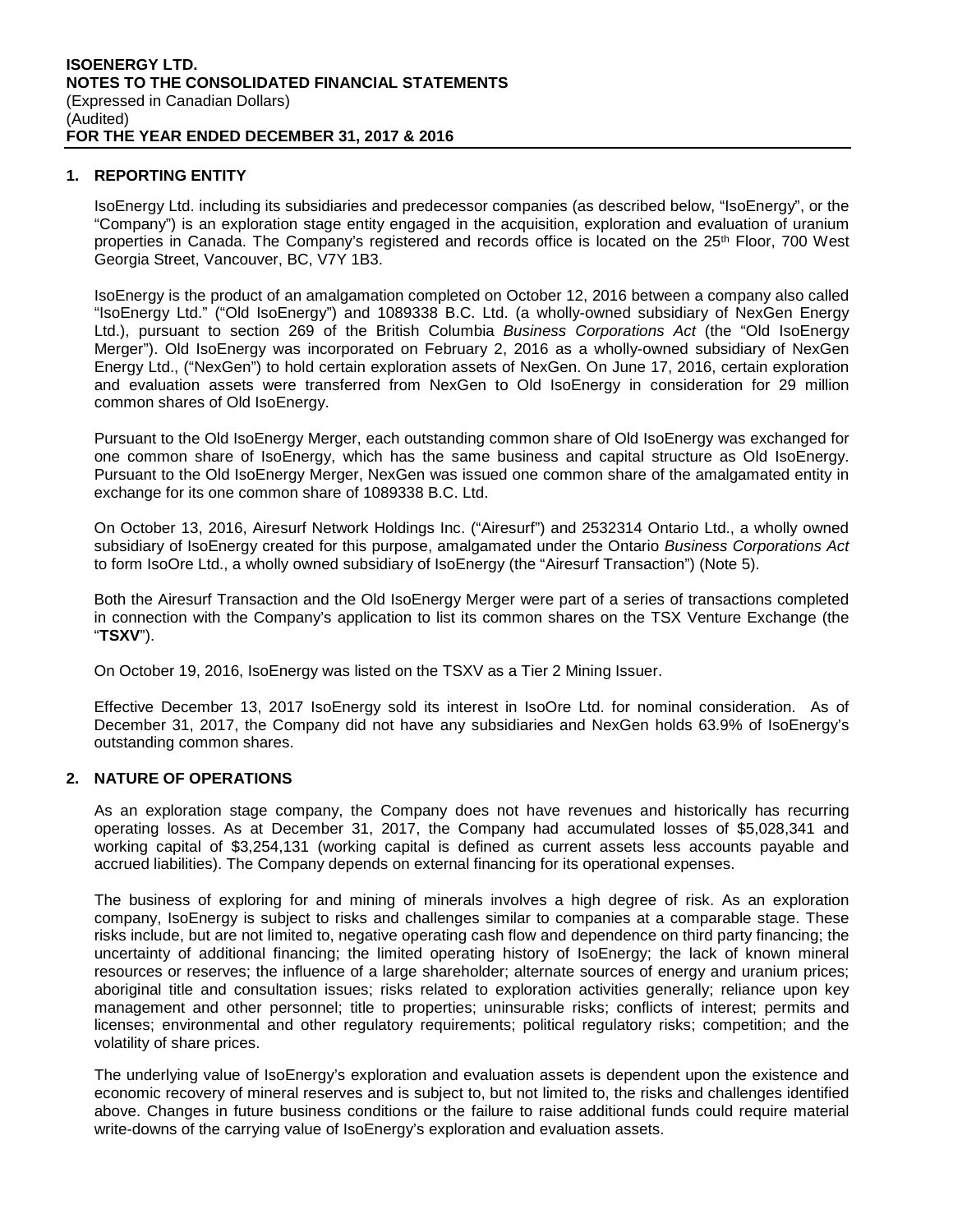## **3. BASIS OF PRESENTATION**

#### **Statement of Compliance**

These consolidated financial statements for the years ended December 31, 2017, including comparatives, have been prepared in accordance with International Financial Reporting Standards ("IFRS") as issued by the International Accounting Standards Board ("IASB") and interpretations of the International Financial Reporting Interpretations Committee.

## **Basis of Presentation**

These consolidated financial statements have been prepared on a historical cost basis, except for certain financial instruments which have been measured at fair value. In addition, these consolidated financial statements have been prepared using the accrual basis of accounting except for cash flow information. All monetary references expressed in these notes are references to Canadian dollar amounts ("\$"). These consolidated financial statements are presented in Canadian dollars, which is the functional currency of the Company and its subsidiary.

#### **Critical accounting judgments, estimates and assumptions**

The preparation of the consolidated financial statements requires management to make judgments, estimates and assumptions that affect the reported amounts of assets, liabilities, and contingent liabilities at the date of the financial statements and the reported amounts of revenues and expenses during the reporting period. Estimates and assumptions are continuously evaluated and are based on management's experience and other factors, including expectations of future events that are believed to be reasonable in the circumstances. Uncertainty about these judgments, estimates and assumptions could result in outcomes that require a material adjustment to the carrying amount of the asset or liability affected in future periods.

Information about significant areas of estimation uncertainty considered by management in preparing the financial statements is as follows:

i. Impairment

At the end of each financial reporting period the carrying amounts of the Company's non-financial assets are reviewed to determine whether there is any indication that an impairment loss or reversal of previous impairment should be recorded. Where such an indication exists, the recoverable amount of the asset is estimated to determine the extent of the impairment, if any. With respect to exploration and evaluation assets, the Company is required to make estimates and judgments about future events and circumstances and whether the carrying amount of intangible exploration assets exceeds its recoverable amount. Recoverability depends on various factors, including the discovery of economically recoverable reserves, the ability of the Company to obtain the necessary financing to complete the development and upon future profitable production or proceeds from the disposition of the exploration and evaluation assets themselves. Additionally, there are numerous geological, economic, environmental and regulatory factors and uncertainties that could impact management's assessment as to the overall viability of its properties or its ability to generate future cash flows necessary to cover or exceed the carrying value of the Company's exploration and evaluation assets.

#### ii. Share-based payments

The Company uses the Black-Scholes option pricing model to determine the fair value of options to calculate share-based payment expenses. The Black-Scholes model involves six key inputs to determine the fair value of an option: risk-free interest rate, exercise price, market price at date of issue, expected dividend yield, expected life, and expected volatility. Certain of the inputs are estimates that involve considerable judgment and are, or could be, affected by significant factors that are out of the Company's control. The Company is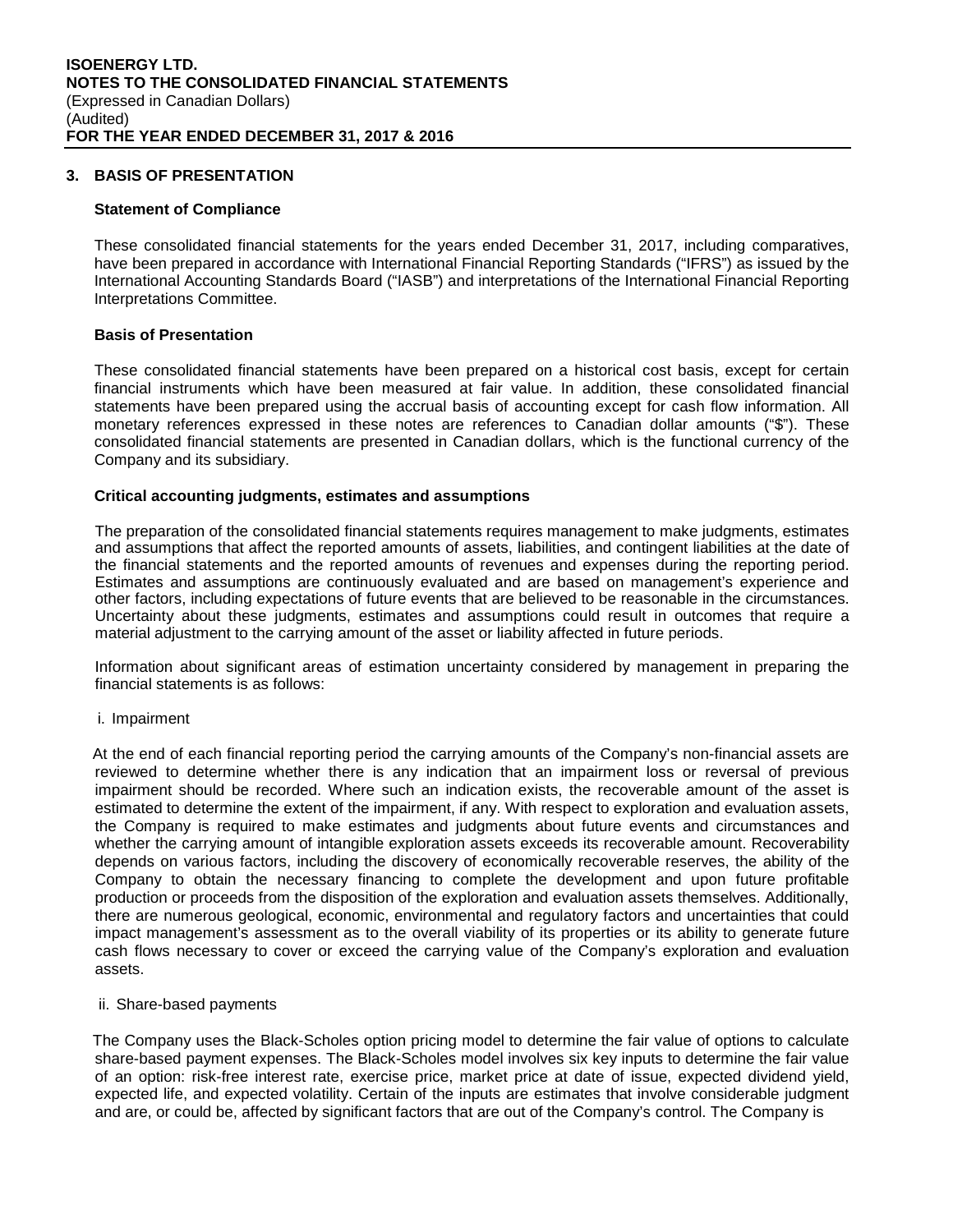## **3. BASIS OF PRESENTATION (continued)**

also required to estimate the future forfeiture rate of options based on historical information in its calculation of share-based payment expenses. Refer to Note 10 for further details.

In situations where equity instruments are issued to settle amounts due or for goods or services received by the entity as consideration which cannot be specifically identified, they are measured at the fair value of the share-based payment. Otherwise, share-based payments are measured at the fair value of the amount settled or goods or services received. The significant share-based payment transactions are listed in note 10, and include property acquisitions, settlement of the NexGen payable and the Airesurf Transaction. The significant share-based payments that were incurred in 2016 were by Old IsoEnergy. Old IsoEnergy was a private company, and therefore, the determination of the value of these share-based payments is considered a significant accounting estimate, as there was no active market for the issued shares. The value of these transactions was measured with reference to the price per share paid by external third-party investors at approximately the same time. The significant share-based payments that were incurred in 2017 were by IsoEnergy and the value of the transactions was measured with reference to the share price per the publicly traded security.

Information about significant areas of judgment exercised by management in preparing these financial statements are as follows:

i. Going concern

The Company's management has assessed the Company's ability to continue as a going concern as disclosed in Note 2, and is satisfied that the Company has the resources to continue its business for the foreseeable future. Furthermore, management is not aware of any material uncertainties that may cast significant doubt upon the Company's ability to continue as a going concern. Therefore, these financial statements continue to be prepared on a going concern basis.

ii. Exploration and evaluation expenditures

The application of the Company's accounting policy for exploration and evaluation expenditures requires judgment to determine whether future economic benefits are likely from either future exploitation or sale, or whether activities have not reached a stage which permits a reasonable assessment of the existence of mineral reserves or resources. The determination of mineral reserves and resources is itself an estimation process that requires varying degrees of uncertainty depending on how the resources are classified.

## **4. SIGNIFICANT ACCOUNTING POLICIES**

The accounting policies followed by the Company as set out below have been consistently followed in the preparation of these financial statements.

## **(a) Functional and Presentation Currency**

These consolidated financial statements are presented in Canadian dollars, which is the functional currency of the Company.

#### *Translation of transactions and balances*

Foreign currency transactions are translated into the Company's functional currency using the exchange rate prevailing at the date of the transaction or the date of valuation (when items are re-measured). Monetary assets and liabilities denominated in foreign currencies are translated into the functional currency at the spot rate of exchange in effect as at the reporting date. Non-monetary items that are measured in terms of historical cost in a foreign currency are translated into the reporting currency using the exchange rate as at the date of the initial transaction.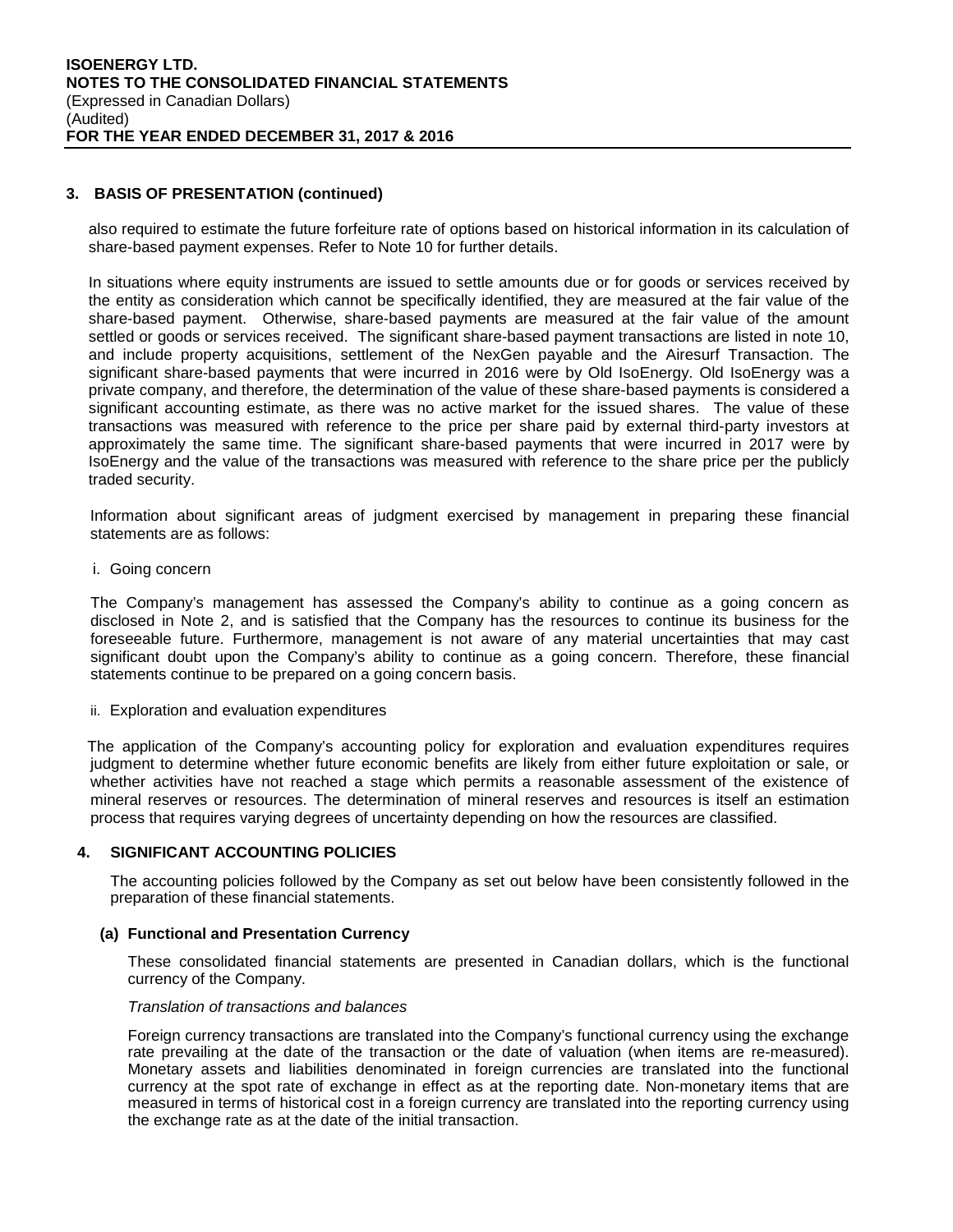#### **(b) Cash**

Cash includes deposits held with banks and which are available on demand.

#### **(c) Exploration and Evaluation Assets**

Once the legal right to explore a property has been obtained, exploration and evaluation costs are capitalized as exploration and evaluation assets on an area of interest basis, pending determination of the technical feasibility and commercial viability of the property. Capitalized costs include costs directly related to exploration and evaluation activities in the area of interest. General and administrative costs are only allocated to the asset to the extent that those costs can be directly related to operational activities in the relevant area of interest. When a claim is relinquished, or a project is abandoned, the related deferred costs are recognized in profit or loss immediately.

Proceeds received from the sale of any interest in a property will be credited against the carrying value of the property, with any excess included in operations for the period. If a property is abandoned, the acquisition and deferred exploration costs will be written off to operations.

Although the Company has taken steps to verify its title to exploration and evaluation assets in which it has an interest, in accordance with industry standards for similarly advanced exploration properties, these procedures do not guarantee the Company's title. A property may be subject to unregistered prior agreements or inadvertent non-compliance with regulatory requirements.

 Management regularly assesses the carrying value of non-producing properties and properties for which events and circumstances may indicate possible impairment.

Once the technical feasibility and commercial viability of the extraction of mineral resources in an area of interest is demonstrable, exploration and evaluation assets attributable to that area of interest are first tested for impairment and then reclassified to mining assets and development assets within property, plant and equipment.

## **(d) Equipment**

#### *(i) Recognition and measurement*

Items of equipment are stated at cost less accumulated depreciation and impairment losses. Cost includes expenditures that are directly attributable to the acquisition of the asset.

#### *(ii) Subsequent costs*

The cost of replacing part of an item of equipment is recognized when that cost is incurred, if it is probable that the future economic benefits of the item will flow to the Company and the cost of the item can be measured reliably.

*(iii) Depreciation* 

The carrying amount of equipment (including initial and subsequent capital expenditures) is amortized to the estimated residual value over the estimated useful life of the specific assets. Depreciation is calculated over the estimated useful life of each significant component of equipment as follows: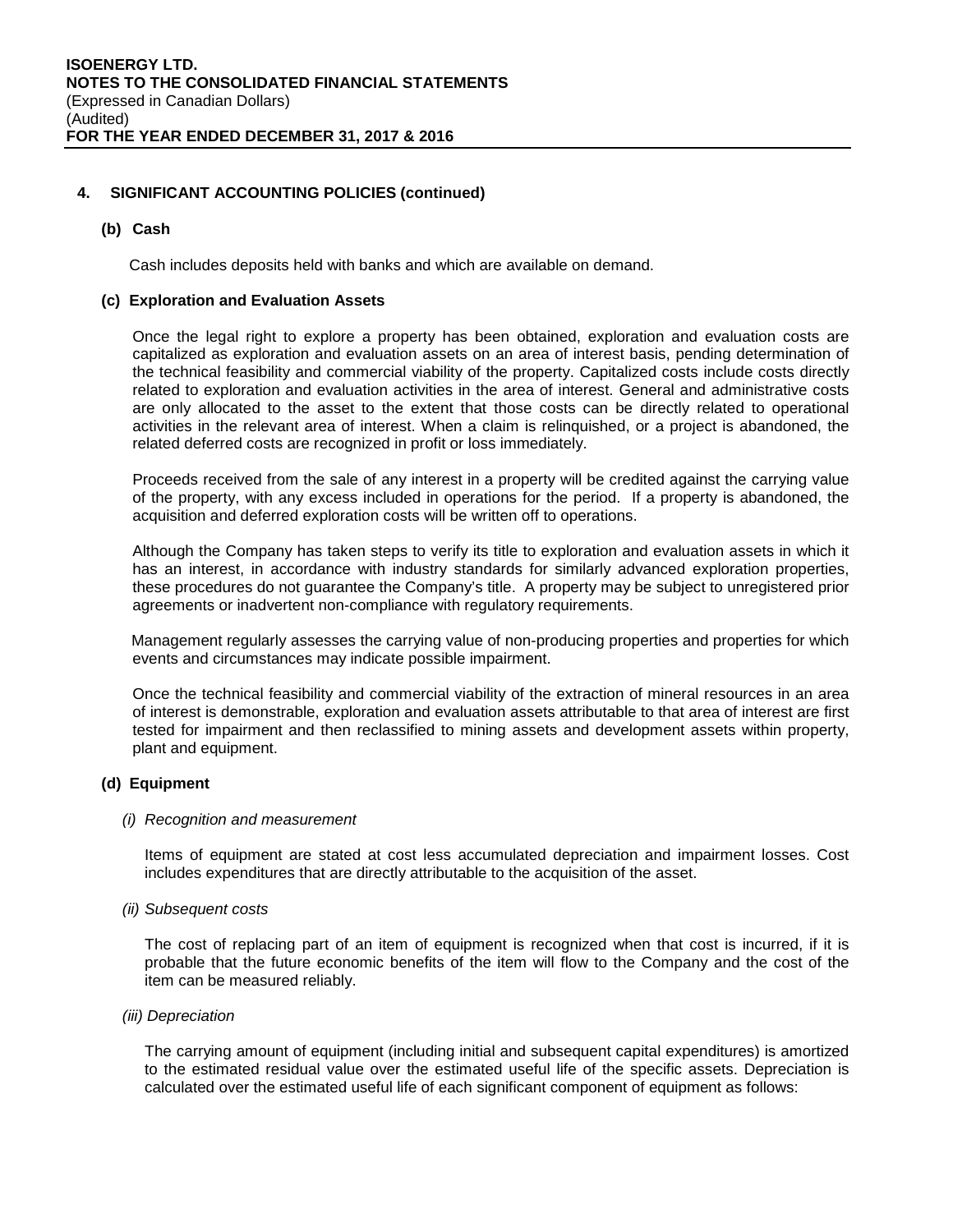|  |  | - Computing equipment |
|--|--|-----------------------|
|--|--|-----------------------|

- 
- -

55% declining balance basis - Software 65% declining balance basis - Field equipment 20% declining balance basis - Office equipment 5 years straight-line

Depreciation methods, useful lives, and residual values are reviewed at least annually and adjusted if appropriate.

#### *(iv) Disposal*

Gains and losses on disposal of an item of equipment are determined by comparing the proceeds from disposal with the carrying amount of the item and are recognized in profit or loss.

#### **(e) Impairment**

An impairment loss is recognized when the carrying amount of an asset, or a cash generating unit ("CGU"), exceeds its recoverable amount. A CGU is the smallest identifiable group of assets that generates cash inflows that are largely independent of the cash inflows from other assets or groups of assets. Impairment losses are recognized in profit and loss for the period. Impairment losses recognized in respect of CGUs are allocated first to reduce the carrying amount of any goodwill allocated to the CGUs and then to reduce the carrying amount of the other assets in the unit on a pro-rata basis.

The recoverable amount of an asset is the greater of an asset's fair value less the cost to sell the asset and its value in use. In assessing value in use, estimated future cash flows are discounted to present value using a pre-tax discount rate that reflects the current market assessments of the time value of money and the risks specific to the asset. For an asset that does not generate cash inflows largely independent of those from other assets, the recoverable amount is determined for the CGU to which the asset belongs.

An impairment loss is only reversed if there is an indication that the impairment loss may no longer exist and there has been a change in the estimate used to determine the recoverable amount, however, not to an amount higher than the carrying amount that would have been determined had no impairment loss been recognized in previous years.

Assets that have an indefinite useful life are not subject to depreciation and are tested annually for impairment.

#### **(f) Decommissioning and Restoration Provisions**

Decommissioning and restoration provisions are recorded when a present legal or constructive obligation exists as a result of past events and it is probable that an outflow of resources embodying economic benefits will be required to settle the obligation, and a reliable estimate of the amount of the obligation can be made.

The amount recognized as a provision is the best estimate of the consideration required to settle the present obligation at the reporting date, taking into account the risks and uncertainties surrounding the obligation and discount rates. Where a provision is measured using the cash flows estimated to settle the present obligation, its carrying amount is the present value of those cash flows discounted for the market discount rate.

Over time, the discounted liability is increased for changes in present value based on the current market discount rates and liability risks. When some or all of the economic benefits required to settle a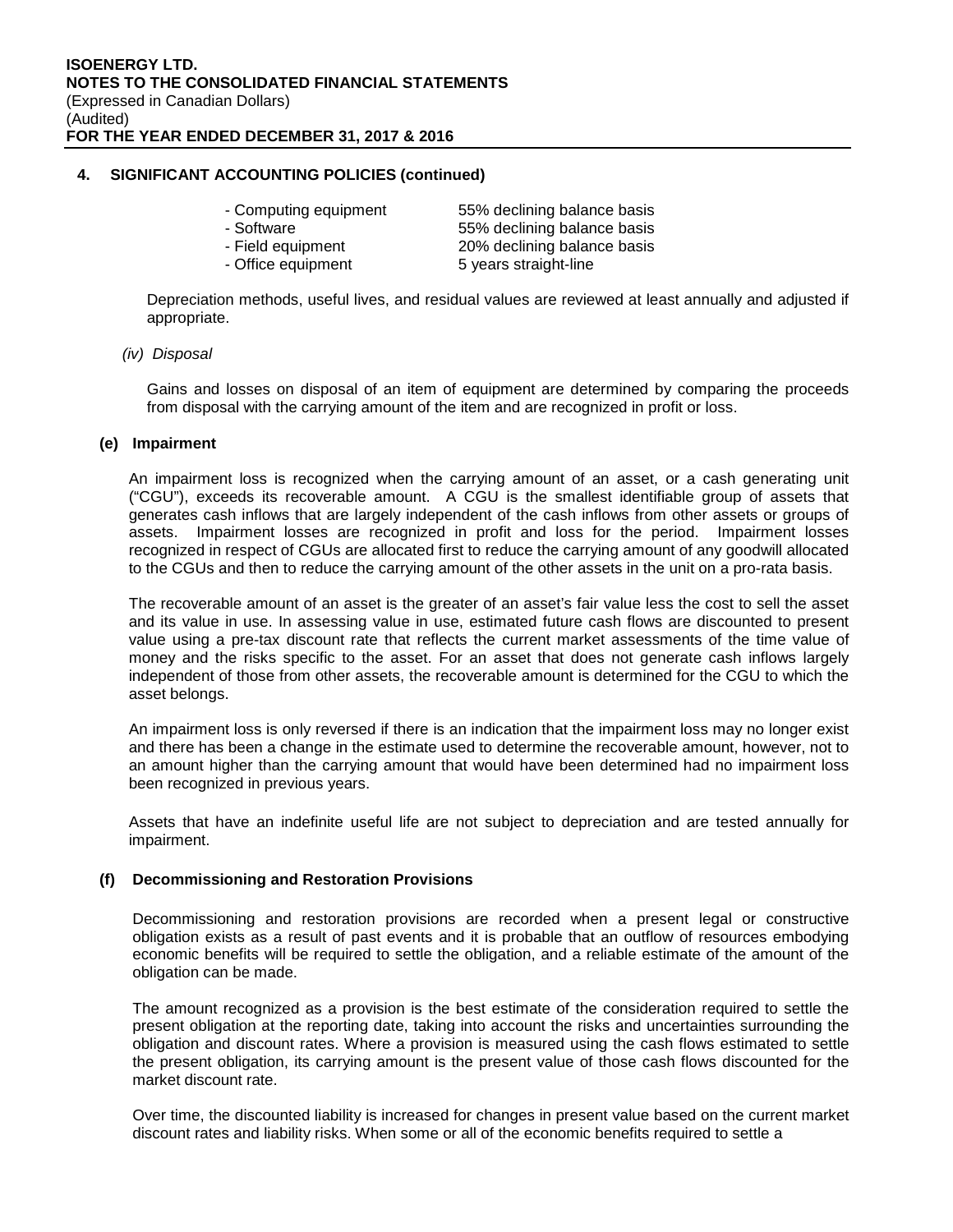provision are expected to be recovered from a third party, the receivable is recognized as an asset if it is virtually certain that reimbursement will be received and the amount receivable can be measured reliably.

Changes in reclamation estimates are accounted for prospectively as a change in the corresponding capitalized cost.

The Company did not have any decommissioning and restoration provisions for the period presented.

## **(g) Share Capital**

Common shares are classified as equity. Incremental costs directly attributable to the issue of common shares are recognized as a deduction from equity. Common shares issued for consideration other than cash, are valued based on their market value at the date the shares are issued.

## **(h) Share-based payments**

The Company's stock option plan allows Company employees, directors, officers and consultants to acquire common shares of the Company. The fair value of options granted is recognized as a sharebased payments expense or capitalized to exploration and evaluation assets with a corresponding increase in equity reserves.

Fair value is measured at grant date, and each tranche is recognized using the graded vesting method over the period during which the options vest. The fair value of granted options is measured using the Black-Scholes option pricing model, taking into account the terms and conditions upon which the options were granted. At each reporting date, the amount recognized as an expense is adjusted to reflect the actual number of stock options that are expected to vest. In situations where equity instruments are issued to settle amounts due or for goods or services received by the Company as consideration which cannot be specifically identified, they are measured at the fair value of the sharebased payment. Otherwise, share-based payments are measured at the fair value of the amount settled or goods or services received.

## **(i) Flow-through shares**

Resource expenditure deductions for income tax purposes related to exploration activities funded by flow-through share arrangements are renounced to investors under Canadian income tax legislation. On issuance, the Company separates the flow-through share into i) a flow-through share premium, equal to the estimated premium, if any, investors paid for the flow-through feature, which is recognized as a liability and ii) share capital. Upon expenses being incurred, the Company recognizes a deferred tax liability for the amount of tax deduction renounced to shareholders. The premium is recognized as other income and the related deferred tax is recognized as a tax provision. To the extent that eligible deferred income tax assets are available, the Company will reduce the deferred income tax liability and record a deferred income tax recovery. Proceeds received from the issuance of flow-through shares must be expended on Canadian resource property exploration within a period of two years. Failure to expend such funds as required under the Canadian income tax legislation will result in a Part XII.6 tax to the Company on flow-through proceeds renounced under the "Look-back" Rule. If applicable, this tax is classified as a financial expense.

## **(j) Financial Instruments**

The Company classifies its financial assets into one of the following categories: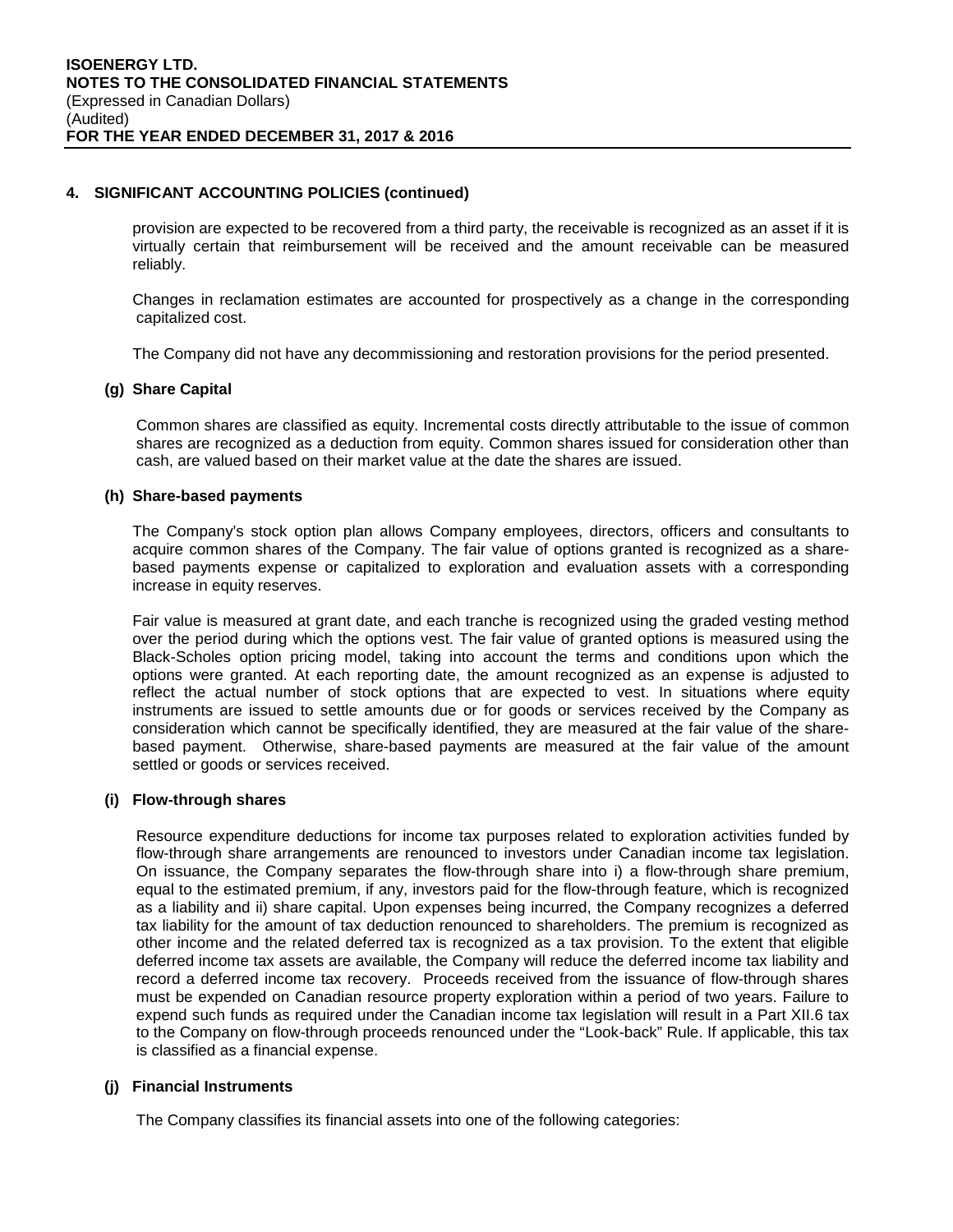*Fair value through profit or loss ("FVTPL") -* This category comprises derivatives and financial assets acquired principally for the purpose of selling or repurchasing in the near term. They are carried at fair value with changes in fair value recognized in profit or loss.

*Loans and receivables* - These assets are non-derivative financial assets with fixed or determinable payments that are not quoted in an active market. They are carried at amortized cost using the

effective interest method less any provision for impairment. Accounts receivable are included in this category of financial assets.

*Held-to-maturity investments -* These assets are non-derivative financial assets with fixed or determinable payments and fixed maturities that the Company's management has the positive intention and ability to hold to maturity. These assets are measured at amortized cost using the effective interest method less any provision for impairment.

*Available-for-sale* - Non-derivative financial assets not included in the above categories are classified as available-for-sale. They are carried at fair value with changes in fair value recognized in other comprehensive income (loss). Where a decline in the fair value of an available-for-sale financial asset constitutes objective evidence of impairment, the amount of the loss is removed from accumulated other comprehensive income (loss) and recognized in profit or loss.

All financial assets except those measured at fair value through profit or loss are subject to review for impairment at least at each reporting date. Financial assets are impaired when there is objective evidence of impairment as a result of one or more events that have occurred after initial recognition of the asset and that event has an impact on the estimated future cash flows of the financial asset or the group of financial assets.

The Company classifies its financial liabilities into one of two categories as follows:

*FVTPL* - This category comprises derivatives and financial liabilities incurred principally for the purpose of selling or repurchasing in the near term. They are carried at fair value with changes in fair value recognized in profit or loss.

*Other financial liabilities -* This category consists of liabilities carried at amortized cost using the effective interest method. Accounts payable and accrued liabilities are included in this category of financial liabilities.

#### **(k) Loss per Share**

Basic loss per share is calculated by dividing the loss for the year by the weighted average number of common shares outstanding during the year.

The Company uses the treasury stock method to compute the dilutive effect of options and other similar instruments. Under this method, the weighted average number of shares outstanding used in the calculation of diluted loss per share assumes that the deemed proceeds received from the exercise of stock options and their equivalents would be used to repurchase common shares of the Company at the average market price during the period.

Existing stock options have not been included in the computation of diluted loss per share as to do so would be anti-dilutive. Accordingly, basic and diluted loss per share is the same for the years presented.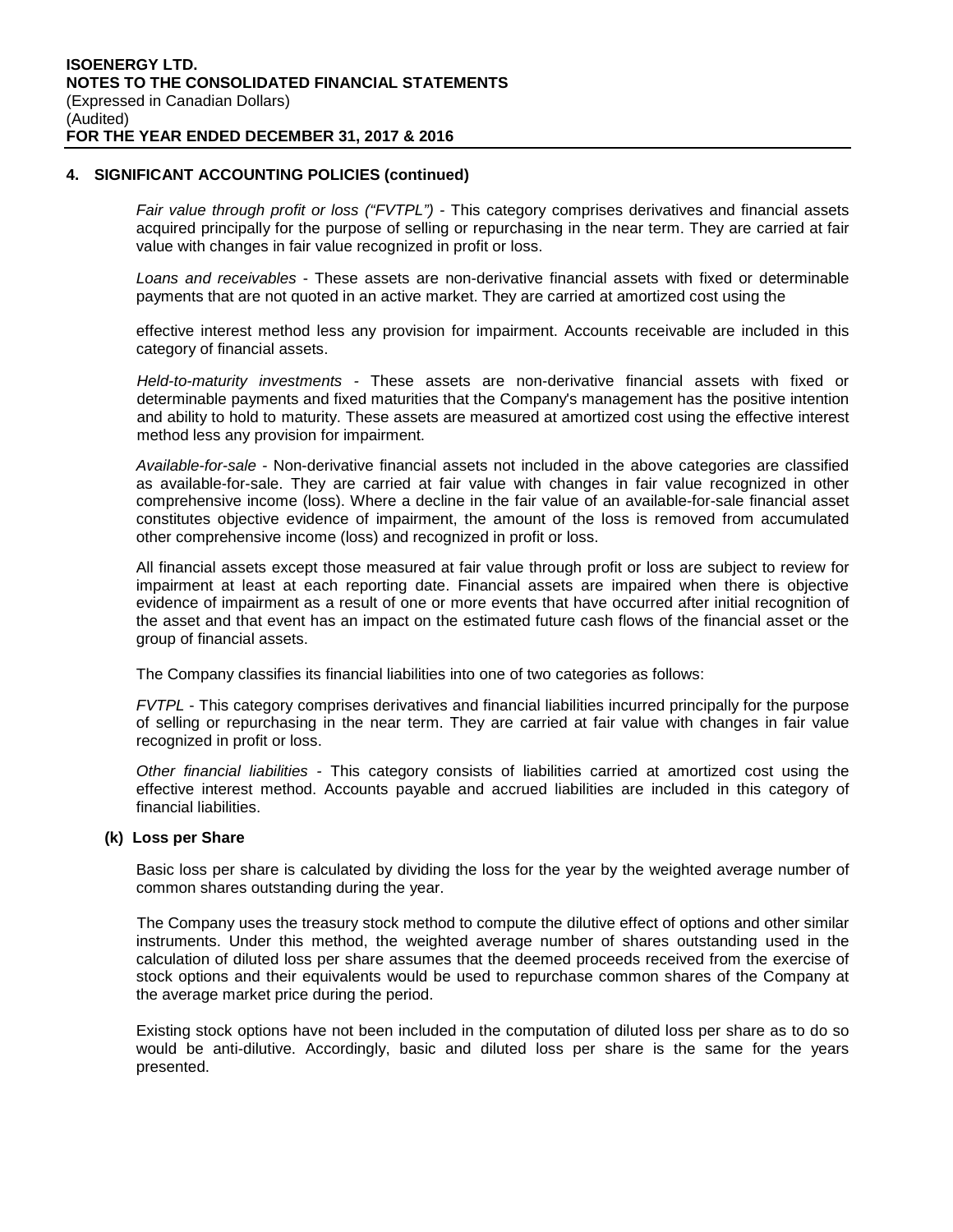#### **(l) Income taxes**

Income tax expense comprises current and deferred tax. Current tax and deferred tax are recognized in profit or loss except to the extent that it relates to items recognized directly in equity or in other comprehensive income.

Current tax is the expected tax payable or receivable on the taxable income or loss for the year, using tax rates enacted at the reporting date, and any adjustment to tax payable in respect of previous years.

Deferred tax is recognized in respect of temporary differences between the carrying amounts of assets and liabilities for financial reporting purposes and the amounts used for taxation purposes. Deferred tax is not recognized for the following temporary differences: the initial recognition of assets or liabilities in a transaction that is not a business combination and that affects neither accounting nor taxable profit or loss, and differences relating to investments in subsidiaries and jointly controlled entities to the extent that it is probable that they will not reverse in the foreseeable future. In addition, deferred tax is not recognized for taxable temporary differences arising on the initial recognition of goodwill. Deferred tax is measured at the tax rates that are expected to be applied to temporary differences when they reverse, based on the laws that have been enacted or substantively enacted by the reporting date.

Deferred tax assets and liabilities are offset if there is a legally enforceable right to offset current tax liabilities and assets, and they relate to income taxes levied by the same tax authority on the same taxable entity, or on different tax entities, but they intend to settle current tax liabilities and assets on a net basis or their tax assets and liabilities will be realized simultaneously.

A deferred tax asset is recognized for unused tax losses, tax credits and deductible temporary differences, to the extent that it is probable that future taxable profits will be available against which they can be utilized. Deferred tax assets are reviewed at each reporting date and are reduced to the extent that it is no longer probable that the related tax benefit will be realized.

#### **Future Accounting Pronouncements:**

The following standards have not been adopted by the Company and are being evaluated:

IFRS 9 – *Financial Instruments* is a new standard that replaced IAS 39 – *Financial Instruments:recognition and Measurement* for classification and measurement of financial instruments, effective for annual periods beginning on or after January 1, 2018. The Company does not expect the standard to have a material impact on its financial statements.

IFRS 16 – *Leases* is a new standard that will replace IAS 17 - *Leases* for the accounting and measurement of leases with a term of more than 12 months, effective for annual periods beginning on or after January 1, 2019. The Company does not expect the standard to have a material impact on its financial statements.

IFRS 2 – *Share-based payments* is an amended standard to clarify how to account for certain types of share-based payment transactions, effective for annual periods beginning on or after January 1, 2018. The amendments provide for the effects of vesting and non-vesting conditions on the measurement of cash-settled share-based payments, share-based payment transactions with a net settlement feature for withholding tax obligations, and a modification to the terms and conditions of a share-based payment that changes the classification of the transaction from cash-settled to equity-settled. The extent of the impact of adoption of the amended standard has not yet been determined.

## **5. AIRESURF TRANSACTION**

On October 13, 2016, pursuant to the Airesurf Transaction, each issued and outstanding Airesurf common share was exchanged for 0.020833 IsoEnergy common shares. Pursuant to the Airesurf Transaction, IsoEnergy issued 302,881 common shares to former shareholders of Airesurf, representing approximately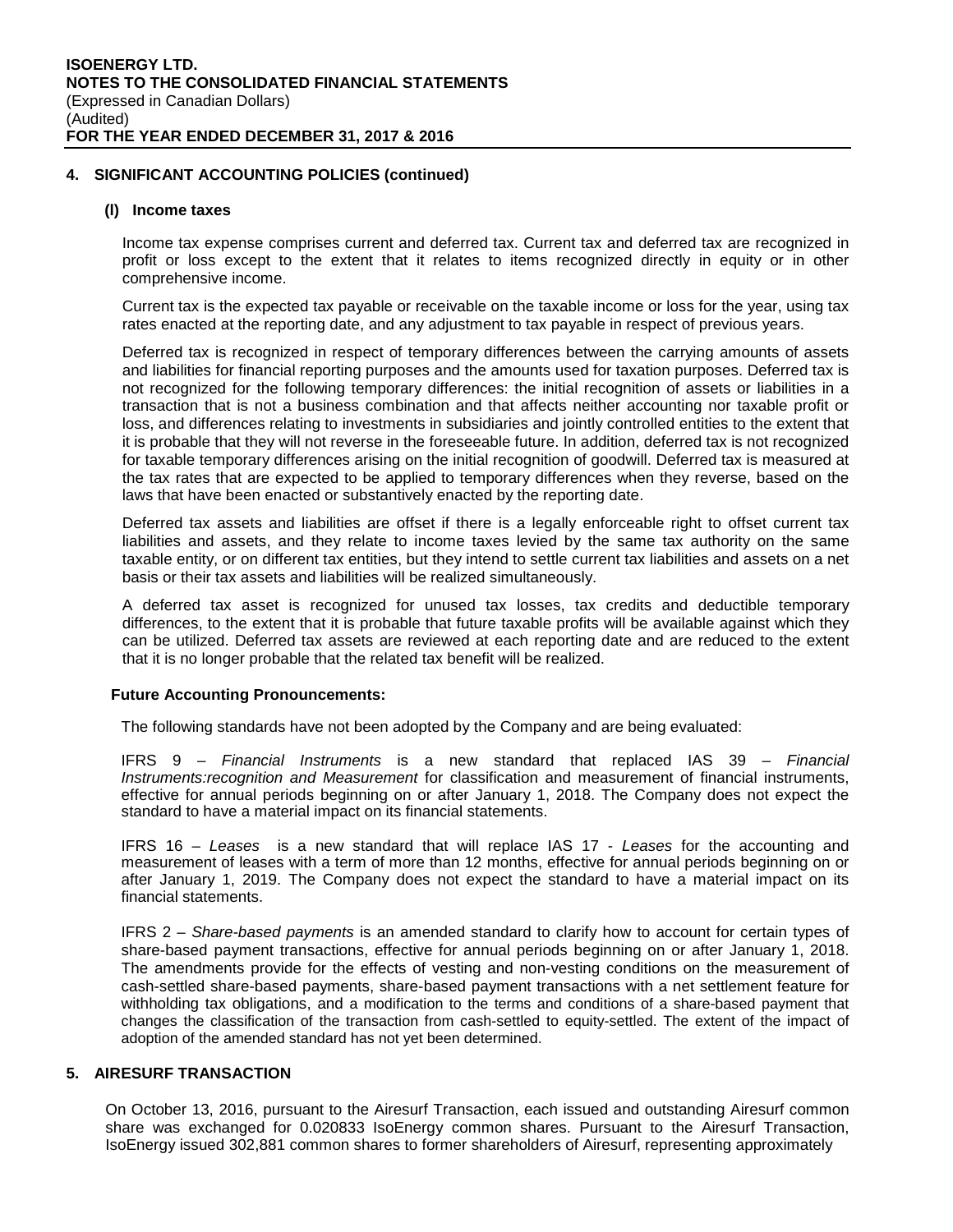## **5. AIRESURF TRANSACTION (continued)**

1% of the then issued and outstanding common shares of IsoEnergy. The Airesurf Transaction did not have any effect on the business or financial condition of IsoEnergy. For a further description of the Airesurf Transaction see the Form 2B on www.sedar.com, under IsoEnergy's profile.

The purchase price has been allocated to the assets acquired and the liabilities assumed as a result of the transaction based on their fair values on the closing date of the Airesurf Transaction. The excess of the purchase price over the fair value of the identifiable net assets acquired was included in the statement of loss and comprehensive loss for the period ended December 31, 2016 as a TSXV listing cost:

| Purchase price:             |               |
|-----------------------------|---------------|
| Fair value of shares issued | \$<br>302,881 |
| <b>Transaction costs</b>    | 210,141       |
|                             | 513,022       |
| Purchase price allocation:  |               |
| Cash                        | 1,057         |
|                             |               |
| Accounts payable            | (53, 114)     |
|                             | (52,057)      |

## **6. EQUIPMENT**

The following is a summary of the equipment:

|                                 | Computing<br>equipment |    | <b>Field</b><br><b>Software</b><br>equipment |    |        |    | <b>Office furniture</b><br>and leasehold<br><i>improvements</i> |               |  | <b>Total</b> |
|---------------------------------|------------------------|----|----------------------------------------------|----|--------|----|-----------------------------------------------------------------|---------------|--|--------------|
| Cost                            |                        |    |                                              |    |        |    |                                                                 |               |  |              |
| Balance, February 2, 2016       | \$                     | \$ |                                              | \$ |        | \$ |                                                                 | \$            |  |              |
| Additions                       | 8,439                  |    | 64,947                                       |    | 27,092 |    | 11,776                                                          | 112,254       |  |              |
| Balance, December 31, 2016      | 8,439                  |    | 64,947                                       |    | 27,092 |    | 11,776                                                          | 112,254       |  |              |
| <b>Additions</b>                | 3,911                  |    |                                              |    |        |    | 1,327                                                           | 5,238         |  |              |
| Balance, December 31, 2017      | \$<br>12,350           | \$ | 64,947                                       | \$ | 27,092 | \$ | 13,103                                                          | \$<br>117,492 |  |              |
| <b>Accumulated depreciation</b> |                        |    |                                              |    |        |    |                                                                 |               |  |              |
| Balance, February 2, 2016       | \$                     | \$ |                                              | \$ |        | \$ |                                                                 | \$            |  |              |
| Depreciation                    | 2,320                  |    | 17,860                                       |    | 2,710  |    | 610                                                             | 23,500        |  |              |
| Balance, December 31, 2016      | 2,320                  |    | 17,860                                       |    | 2,710  |    | 610                                                             | 23,500        |  |              |
| <b>Depreciation</b>             | 7,194                  |    | 25,989                                       |    | 4,876  |    | 3,353                                                           | 41,412        |  |              |
| Balance, December 31, 2017      | \$<br>9,514            | \$ | 43,849                                       | \$ | 7.586  | \$ | 3,963                                                           | \$<br>64,912  |  |              |
|                                 |                        |    |                                              |    |        |    |                                                                 |               |  |              |
| Net book value:                 |                        |    |                                              |    |        |    |                                                                 |               |  |              |
| Balance, December 31, 2016      | \$<br>6,119            | \$ | 47,087                                       | \$ | 24,382 | \$ | 11,166                                                          | \$<br>88,754  |  |              |
| Balance, December 31, 2017      | \$<br>2,836            |    | 21,098                                       | \$ | 19,506 | \$ | 9,140                                                           | \$<br>52,580  |  |              |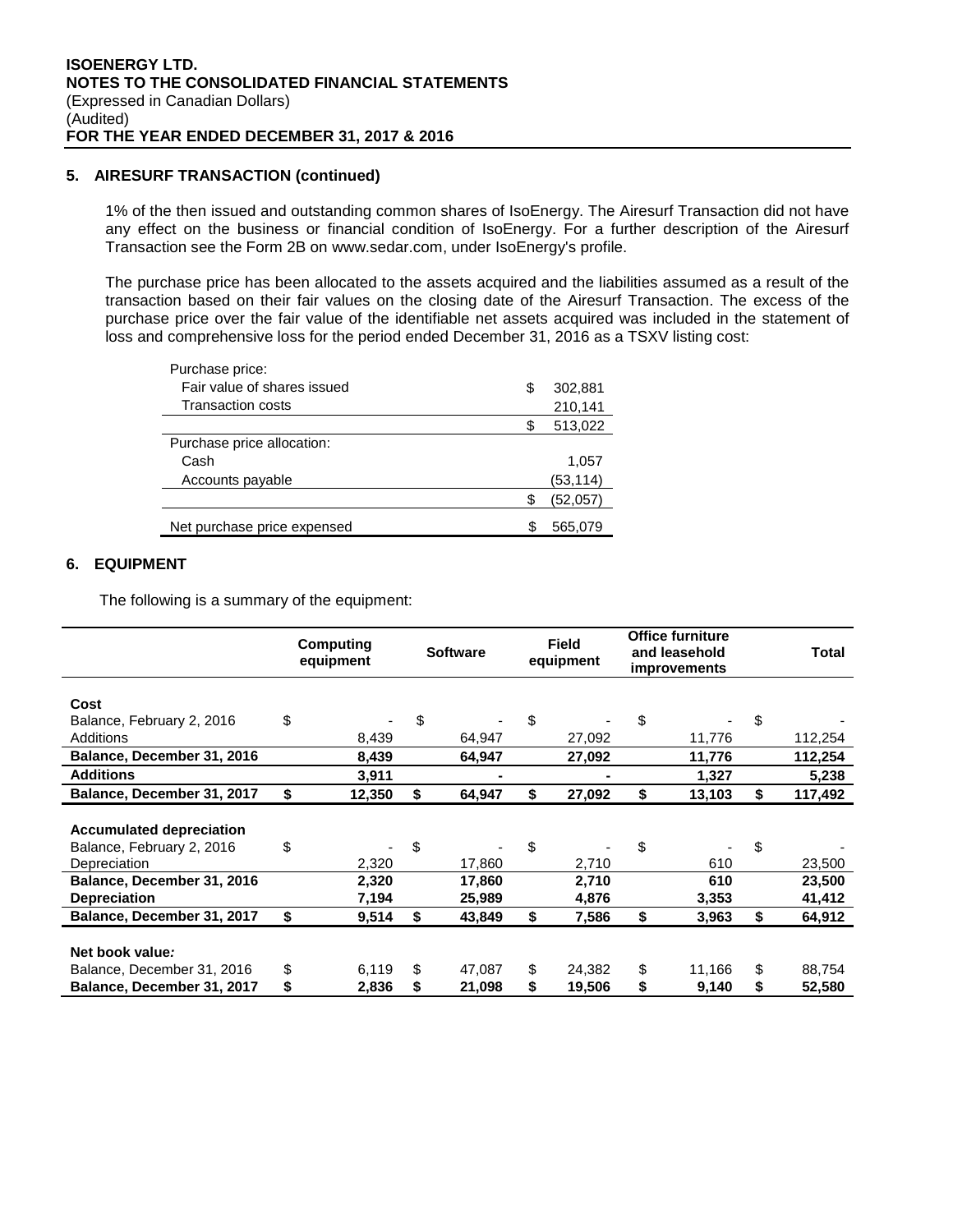## **7. EXPLORATION AND EVALUATION ASSETS**

The following is a summary of the acquisition costs and expenditures on the Company's exploration and evaluation assets:

|                                                 | <b>Note</b> | 2017             | 2016             |
|-------------------------------------------------|-------------|------------------|------------------|
| <b>Acquisition costs:</b>                       |             |                  |                  |
| Balance, opening                                |             | \$<br>30,100,000 | \$               |
| Additions                                       | a, b,c      | 3,298,942        | 30,100,000       |
| Balance, closing                                |             | \$<br>33,398,942 | \$<br>30,100,000 |
| Deferred exploration costs:<br>Balance, opening |             | \$<br>2,891,814  | \$               |
| Additions:                                      |             |                  |                  |
| Drilling                                        |             | 1,168,096        | 1,197,163        |
| Geological and geophysical                      |             | 378,497          | 719,176          |
| Labour and wages                                |             | 510,398          | 375,920          |
| Share-based compensation                        |             | 357,475          | 256,420          |
| Geochemistry and assays                         |             | 143,135          | 151,190          |
| Camp costs                                      |             | 110,603          | 119,460          |
| Travel and other                                |             | 106,845          | 72,485           |
| Total additions                                 |             | \$<br>2,775,049  | \$<br>2,891,814  |
| Balance, closing                                |             | \$<br>5,666,863  | \$<br>2,891,814  |
| <b>Total costs, closing</b>                     |             | \$<br>39,065,805 | \$<br>32,991,814 |

All claims are subject to minimum expenditure commitments and annual reviews. Annual review dates for each claim are staggered over the year. The Company expects to incur the minimum expenditures to maintain the claims.

**(a)** On June 17, 2016, Old IsoEnergy entered into a transfer agreement with NexGen pursuant to which certain of its exploration assets were transferred to Old IsoEnergy. These assets included the following mineral properties: Radio, Thorburn Lake, 2Z Lake, Madison and Carlson Creek (collectively, the "Transferred Property Interests"). Old IsoEnergy issued 29,000,000 common shares, valued at \$29,000,000, in exchange for the Transferred Property Interests.

## **Radio property**

The Radio property is located in Northern Saskatchewan and was acquired from NexGen on June 17, 2016. Pursuant to an option agreement (as amended), upon incurring \$10,000,000 of expenditures on the Radio Project by July 5, 2017, the Company had the right to earn a 70% right, title and interest in the Radio property. In May 2017 the Company paid the optionors \$105,000 in cash, pursuant to the terms of the option agreement. On July 5, 2017 the Company acquired 100% of the Radio property in exchange for 3,000,000 common shares of IsoEnergy, valued at \$2,340,000 and the payment of the optionors' legal fees of \$15,050. The Radio property is subject to a 2% net smelter royalty and a 2% gross overriding royalty on production from the property. The gross overriding royalty applies only to gems and gemstones.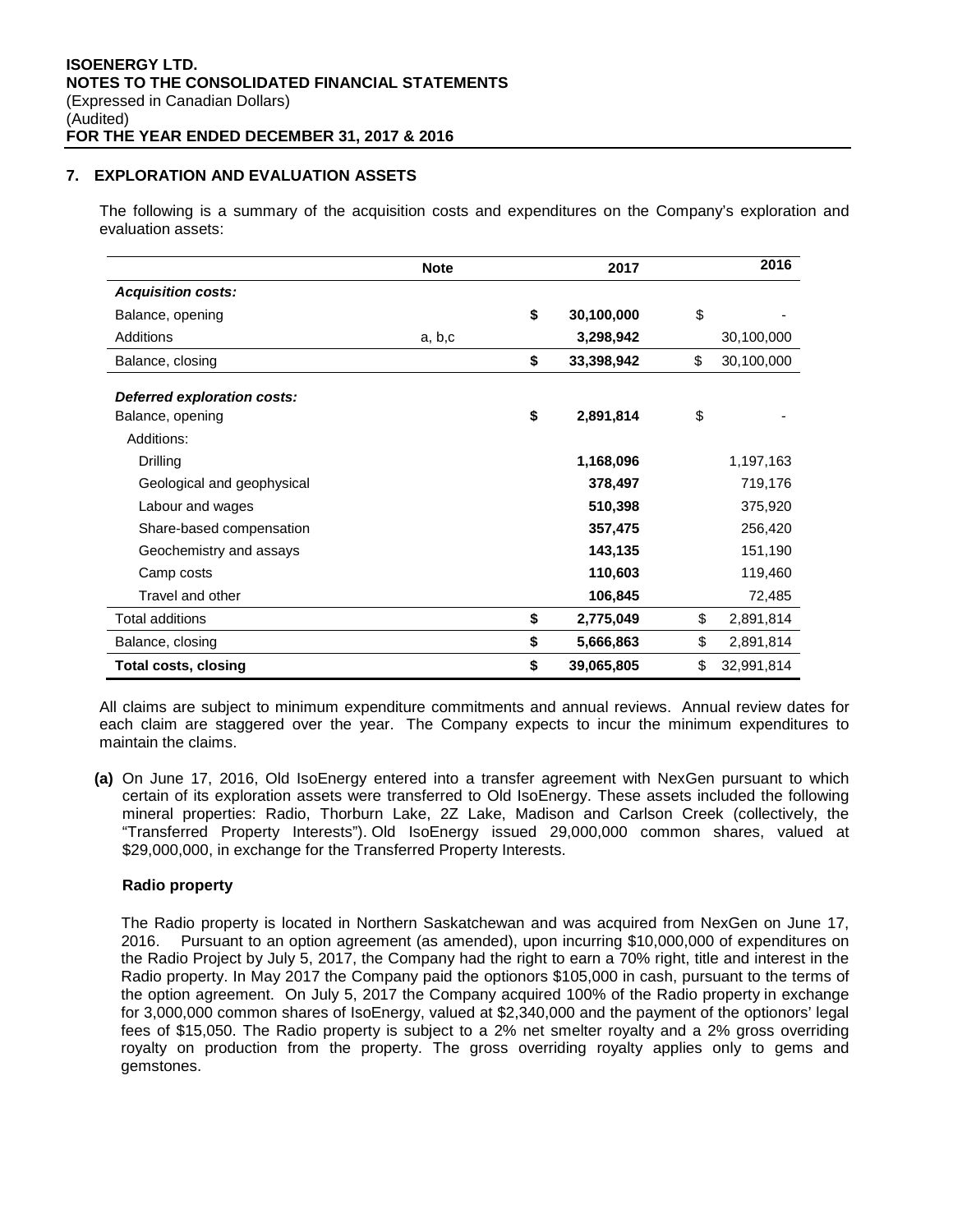## **7. EXPLORATION AND EVALUATION ASSETS (continued)**

#### **Thorburn Lake property**

IsoEnergy holds a 100% interest in the Thorburn Lake property, subject to a 1% net smelter return royalty (NSR) and a 10% carried interest. The carried interest can be converted to an additional 1% NSR at the holder's option upon completion of a bankable feasibility study.

#### **(b) Thorburn North property**

On June 30, 2016, Old IsoEnergy acquired a 100% interest in the Thorburn North property in exchange for a cash payment of \$100,000 and \$1,000,000 of IsoEnergy common shares.

#### **(c) Geiger property**

On August 8, 2017 IsoEnergy acquired a 100% interest in three mineral claims constituting the 4,188 hectare Geiger property in the Eastern Athabasca Basin of Saskatchewan in exchange for 1,000,000 common shares of the Company, then valued at \$700,000 and a cash payment of \$100,000.

#### **(d) New claim staking**

During the fourth quarter of 2017, the Company acquired, through staking, three new 100% owned uranium exploration properties called Fox, East Rim and Full Moon in the Eastern Athabasca Basin of Saskatchewan. IsoEnergy has also staked additional claims that have been consolidated into the Geiger property. The total area of all new claims combined is 14,554 hectares.

## **8. COMMITMENTS**

#### **(a) Flow-through expenditures**

The Company has raised funds through the issuance of flow-through shares. Based on Canadian tax law, the Company is required to spend this amount on eligible exploration expenditures by December 31 of the year after the year in which the shares were issued.

The premium paid for a flow-through share, which is the price paid for the share over the market price of the share, is recorded as a flow-through share premium liability. This liability is subsequently reduced when the required exploration expenditures are made, and accordingly, a recovery of flow-through premium is then recorded as a reduction in the deferred tax expense.

As of December 31, 2017, the Company must fulfil approximately \$900,000 of the required eligible exploration expenditures before December 31, 2018. As the commitment is satisfied, the remaining balance of the flow-through premium liability will be recognized as income.

The flow-through share premium liability is comprised of:

|                                                                                                                | 2017      | 2016       |
|----------------------------------------------------------------------------------------------------------------|-----------|------------|
| Balance, opening                                                                                               | 179.212   | \$         |
| Liability incurred on flow-through shares issued<br>Settlement of flow-through share liability on expenditures | 130,000   | 393,464    |
| made                                                                                                           | (199,961) | (214, 252) |
| Balance, closing                                                                                               | 109.251   | 179.212    |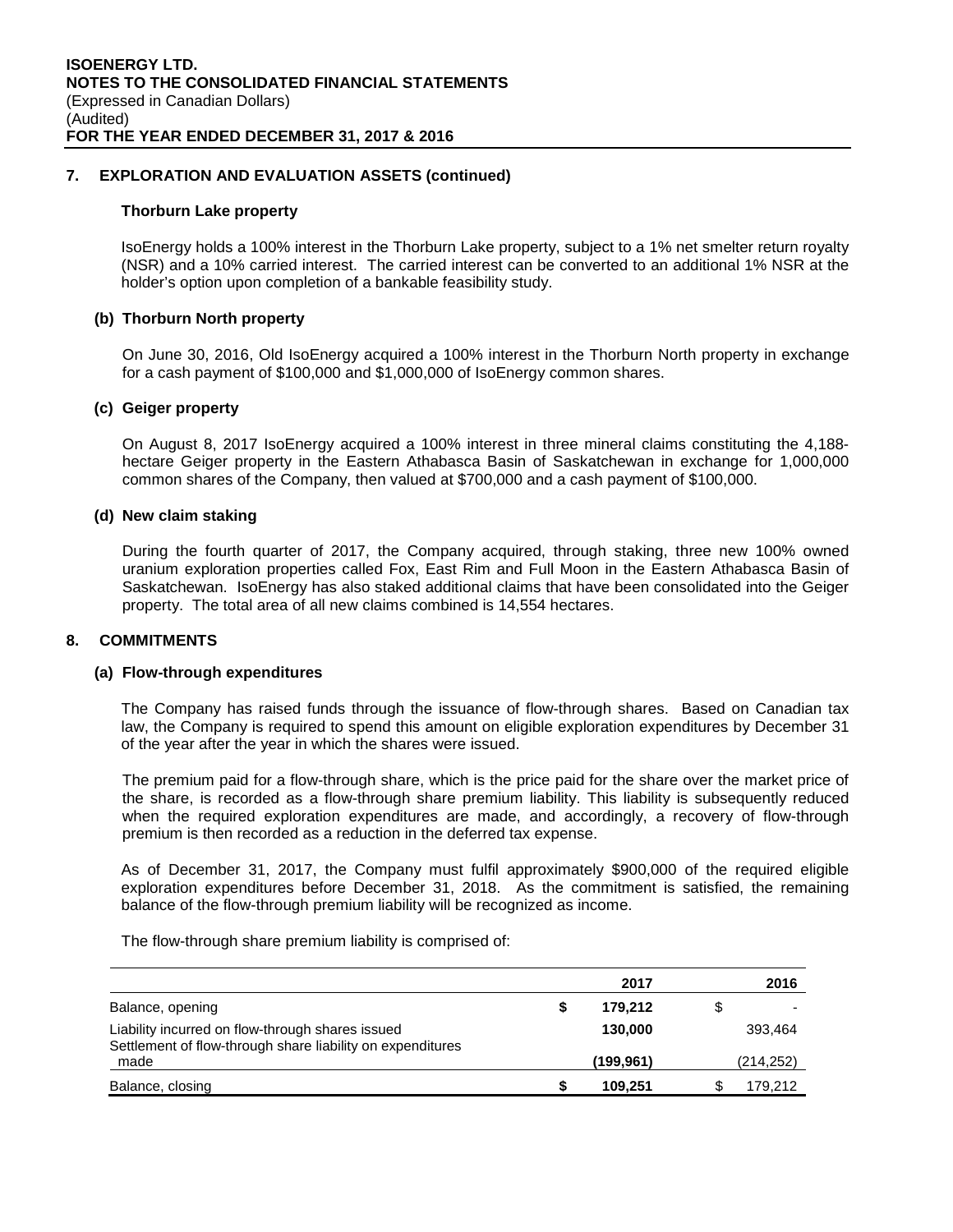## **8. COMMITMENTS (continued)**

#### **(b) Office leases**

The Company has total office lease commitments at its Vancouver office as follows:

| 2018 | \$65,424 |
|------|----------|
| 2019 | \$43,616 |

The Company paid a deposit of \$5,452 for the Vancouver office lease which will be applied to the final month's rent at the end of the term.

## **9. INCOME TAXES**

A reconciliation of income taxes of statutory rates with the reported income taxes is as follows:

|                                                  |    | 2017          |    | 2016        |
|--------------------------------------------------|----|---------------|----|-------------|
|                                                  |    |               |    |             |
| Loss from operations                             | \$ | (2, 516, 349) | S. | (2,469,528) |
| Statutory rate                                   |    | 26.75%        |    | 27.00%      |
| Expected tax recovery                            | \$ | (673, 123)    | \$ | (666, 773)  |
| Permanent differences                            |    |               |    |             |
| Share-based compensation                         |    | 261,519       |    | 224,077     |
| Airesurf acquisitions (before transaction costs) |    |               |    | 95,833      |
| Other                                            |    | (1,408)       |    | 561         |
| Release of flow-through share premium liability  |    | (199, 961)    |    | (214, 252)  |
| Flow-through renunciation                        |    | 579,661       |    | 636,330     |
| Income tax expense(recovery)                     | S  | (33, 312)     |    | 75.776      |

The tax effects of temporary differences between amounts recorded in the Company's accounts and the corresponding amounts as calculated for income tax purposes gives rise to the following deferred tax assets and liabilities:

|                                                                | 2017          | 2016          |
|----------------------------------------------------------------|---------------|---------------|
|                                                                |               |               |
| Tax loss carry forwards                                        | \$<br>808,117 | \$<br>367,725 |
| Financing costs                                                | 119,010       | 125.442       |
| Flow-through share effect on exploration and evaluation assets | (1,215,991)   | (636, 330)    |
| Exploration and evaluation assets                              | (9,402)       | 230           |
| Property and equipment                                         | 17,526        | 6,345         |
| Deferred tax liabilities                                       | (280, 740)    | (136,588)     |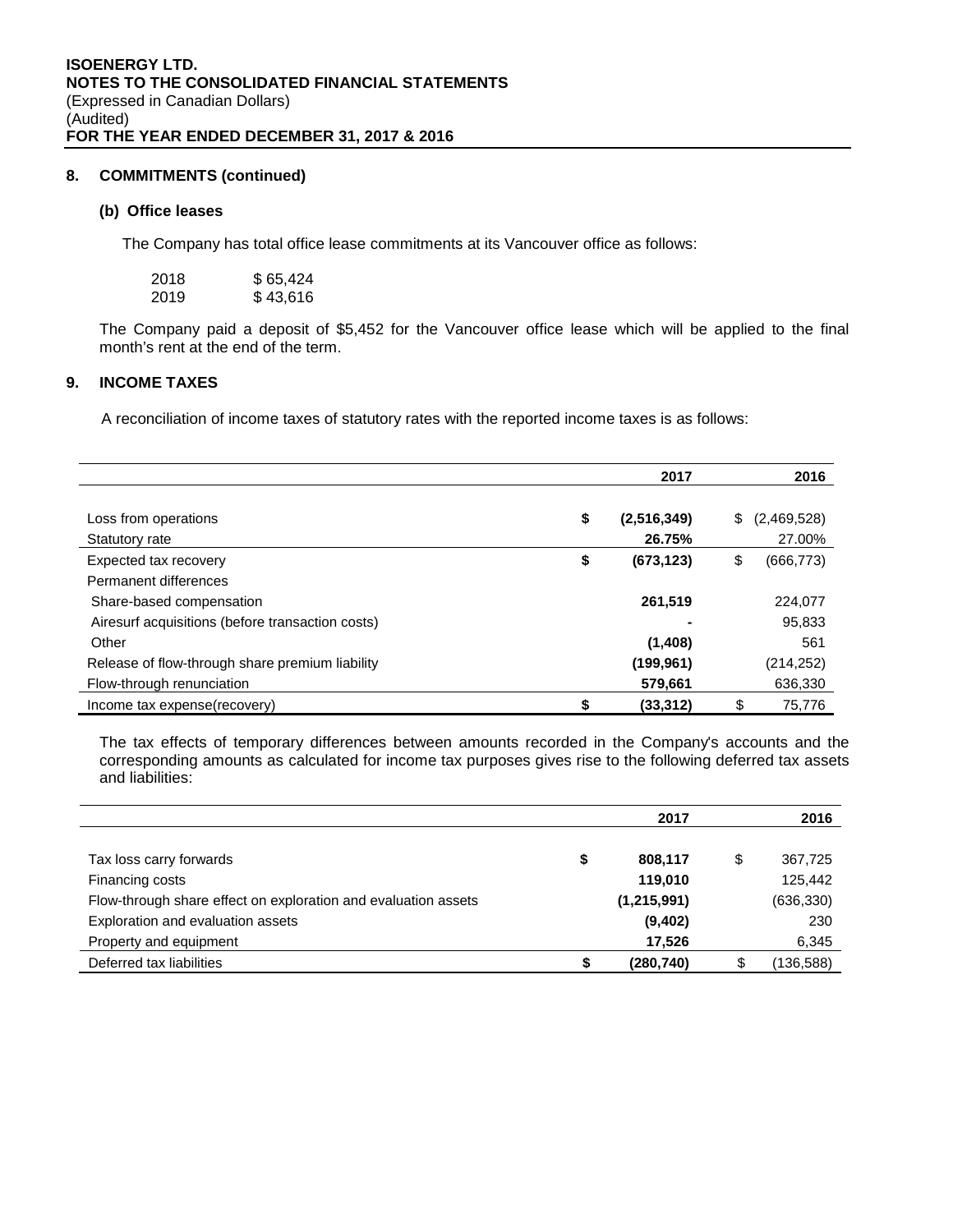## **9. INCOME TAXES (continued)**

Movement in the Company's deferred tax balance in the year is as follows:

| December 31, 2017                 | Opening<br><b>Balance</b> | Recognized in<br><b>Income Tax</b><br><b>Expense</b> | Recognized in<br><b>Shareholders</b><br><b>Equity</b> | <b>Closing</b><br><b>Balance</b> |
|-----------------------------------|---------------------------|------------------------------------------------------|-------------------------------------------------------|----------------------------------|
| Deferred tax assets:              |                           |                                                      |                                                       |                                  |
| Tax loss carry forwards           | \$<br>367,725             | \$<br>440,392                                        | \$                                                    | \$<br>808,117                    |
| Financing costs                   | 125,442                   | (28, 928)                                            | 22,496                                                | 119,010                          |
| Deferred tax liabilities:         |                           |                                                      |                                                       |                                  |
| Exploration and evaluation assets | 230                       | (9,632)                                              |                                                       | (9, 402)                         |
| Flow-through shares               | (636, 330)                | (579, 661)                                           |                                                       | (1,215,991)                      |
| Equipment                         | 6,345                     | 11,181                                               |                                                       | 17,526                           |
|                                   | $$$ (136,588)             | \$<br>(166, 648)                                     | \$<br>22,496                                          | \$<br>(280, 740)                 |
| December 31, 2016                 |                           |                                                      |                                                       |                                  |
| Deferred tax assets:              |                           |                                                      |                                                       |                                  |
| Tax loss carry forwards           | \$                        | \$<br>367,725                                        | \$                                                    | \$<br>367,725                    |
| Financing costs                   |                           | (27, 998)                                            | 153,440                                               | 125,442                          |
| Deferred tax liabilities:         |                           |                                                      |                                                       |                                  |
| Exploration and evaluation assets |                           | 230                                                  |                                                       | 230                              |
| Flow-through shares               |                           | (636, 330)                                           |                                                       | (636, 330)                       |
| Equipment                         |                           | 6,345                                                |                                                       | 6,345                            |
|                                   | \$                        | \$<br>(290, 028)                                     | \$<br>153,440                                         | \$<br>(136, 588)                 |

The Company has non-capital losses of \$2,993,028 (2016 - \$1,361,943) which expire in 2035-2037. Tax attributes are subject to review, and potential adjustment, by tax authorities.

The transferred tax base of the exploration and evaluation assets relating to the Transferred Property Interests at the time of acquisition from NexGen was \$22,773,810, being the net book value of the Transferred Property Interests as recorded in NexGen's financial statements immediately prior to the transfer, compared to the consideration paid by the Company of \$29,000,000 (refer to Note 7). The difference has not been recognized as a deferred tax liability pursuant to the "initial recognition exemption" under IFRS 12 - *Income Taxes*.

## **10. SHARE CAPITAL**

**Authorized Capital** - Unlimited number of common shares with no par value.

## **Issued**

For the year ended December 31, 2017:

- (a) On May 26, 2017 the Company issued 999,999 flow-through common shares at a price of \$1.10 per share for gross proceeds of \$1,099,999. Share issuance costs were \$60,824 (net of tax of \$22,496).
- (b) On July 5, 2017 IsoEnergy issued 3,000,000 common shares valued at \$2,340,000 (\$0.78 per share) as consideration for the acquisition of 100% of the Radio property (Note 7(a)).
- (c) On August 8, 2017 the Company issued 1,000,000 common shares valued at \$700,000 (\$0.70 per share) as consideration for the acquisition of Geiger property (Note 7(c)).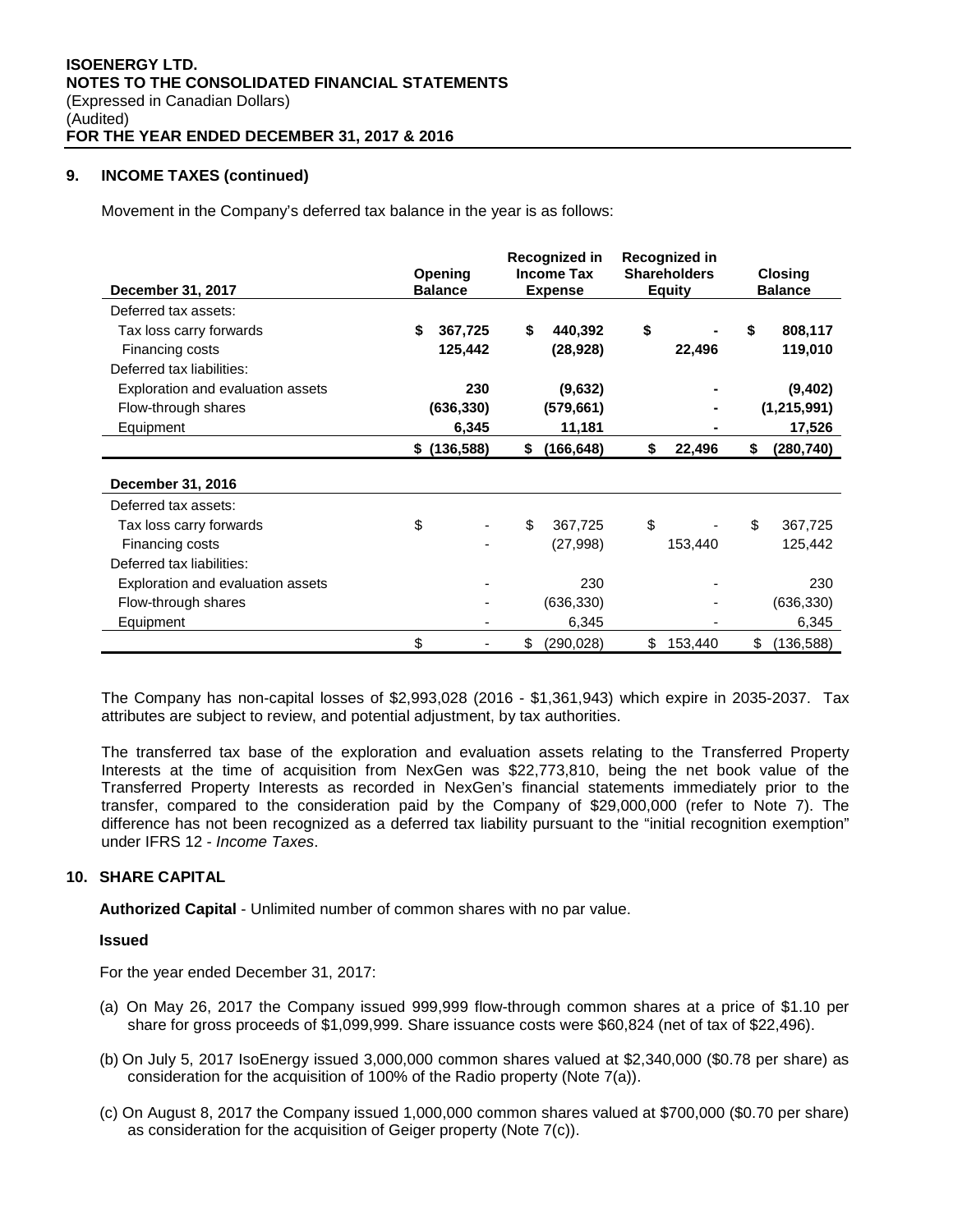## **10. SHARE CAPITAL (continued)**

For the period ended December 31, 2016:

- (d) Upon incorporation on February 2, 2016, one common share of Old IsoEnergy at a value of \$1 was issued to NexGen.
- (e) On June 16, 2016, Old IsoEnergy issued 29,000,000 common shares to NexGen for the Transferred Property Interests (Note 7(a)).
- (f) On June 30, 2016, Old IsoEnergy issued 1,000,000 common shares as consideration for the acquisition of Thorburn North property (Note 7(b)).
- (g) On August 16, 2016, Old IsoEnergy issued 450,000 common shares to NexGen to settle \$450,000 due to NexGen for operational expenses paid by NexGen on Old IsoEnergy's behalf.
- (h) On October 12, 2016, Old IsoEnergy issued 1 common share to NexGen as part of the Old IsoEnergy Merger and each of the Old IsoEnergy shareholders exchanged their common shares of Old IsoEnergy for common shares of the Company on a one-for-one basis (Note 1).
- (i) On October 13, 2016, IsoEnergy issued 302,881 common shares to former Airesurf shareholders pursuant to the Airesurf Transaction (Note 5).
- (j) In the period ended December 31, 2016, the following private placements were completed by Old IsoEnergy and IsoEnergy:

| Date issued by:  | <b>Shares</b><br>issued | <b>Proceeds</b><br>per share | <b>Gross</b><br>proceed | Cash<br>finders' fee | Other cash<br>share<br>issuance<br>costs | Net proceeds     |
|------------------|-------------------------|------------------------------|-------------------------|----------------------|------------------------------------------|------------------|
| June 30, 2016    | 2,033,000               | \$1.00                       | 2.033.000<br>S.         | \$<br>(3,300)        | \$<br>٠                                  | \$<br>2,029,700  |
| August 4, 2016   | 2,106,000               | \$1.00                       | 2,106,000               |                      | (45, 885)                                | 2,060,115        |
| August 5, 2016   | 2,092,500               | \$1.00                       | 2,092,500               | (95, 550)            | (64, 185)                                | 1,932,765        |
| August 5, 2016   | 1,818,200               | \$1.10                       | 2,000,020               | (120,001)            | (61, 348)                                | 1,818,671        |
| October 11, 2016 | 132,950                 | \$1.00                       | 132,950                 | (7, 356)             |                                          | 125.594          |
| November 2, 2016 | 2,116,436               | \$1.10                       | 2,328,080               | (139,685)            | (22,405)                                 | 2,165,990        |
|                  | 10,299,086              |                              | \$10,692,550            | $$$ (365,892)        | \$<br>(193,823)                          | 10,132,835<br>\$ |

In addition to the cash finders' fees of \$365,892 and other cash share issuance costs of \$193,823, 8,580 common shares were issued as a finders' fee thereby increasing the total share issuance costs to \$568,295 (\$414,855, net of tax).

## **Stock Options**

Pursuant to the Company's stock option plan, directors may, from time to time, authorize the issuance of options to directors, officers, employees and consultants of the Company, enabling them to acquire up to 10% of the issued and outstanding common shares of the Company. The options can be granted for a maximum term of 10 years and are subject to vesting provisions as determined by the Board of Directors of the Company.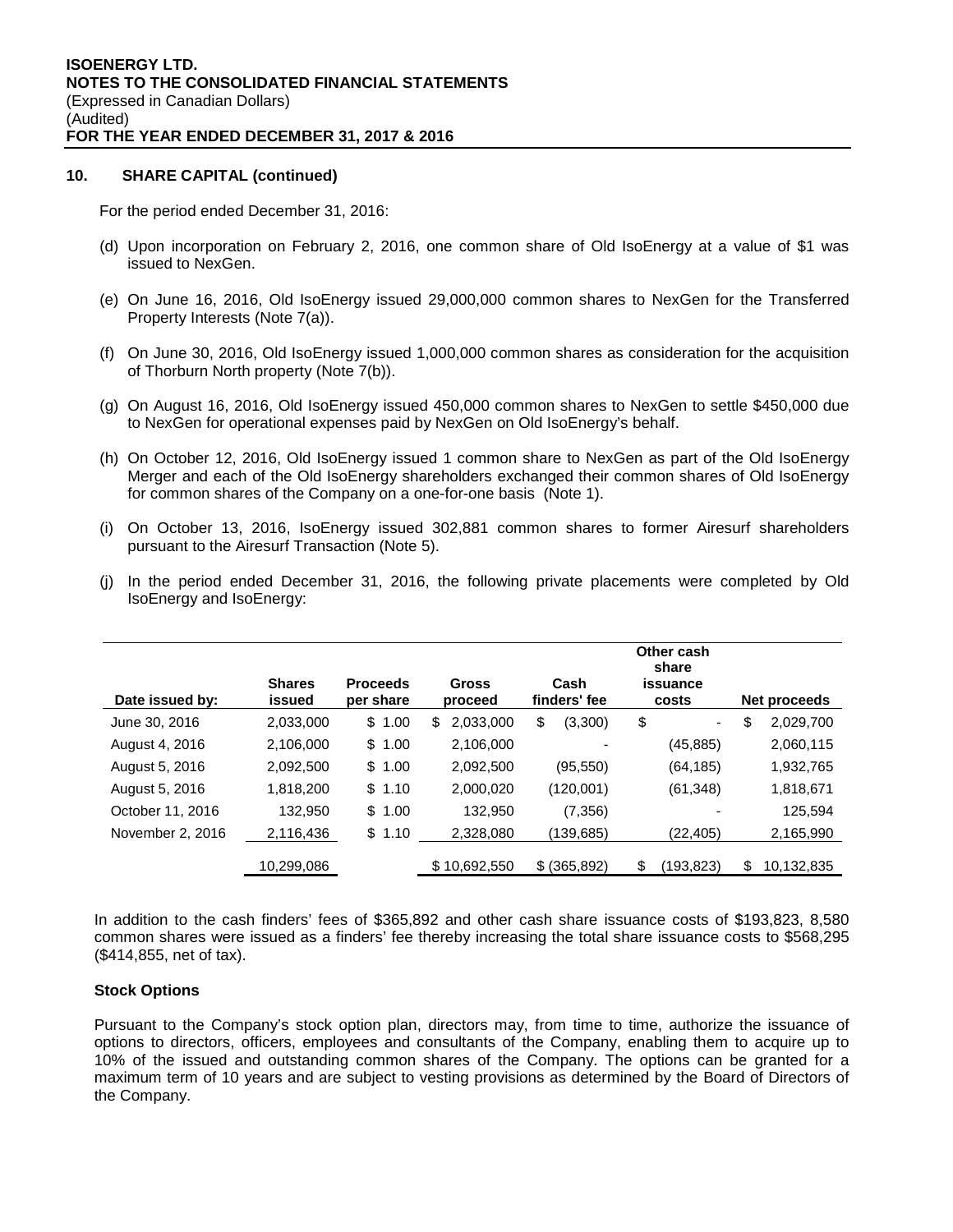#### **10.SHARE CAPITAL (continued)**

Stock option transactions and the number of stock options outstanding on the dates set forth below are summarized as follows:

|                               | <b>Number of options</b> | <b>Weighted average</b><br>exercise price per<br>share |  |
|-------------------------------|--------------------------|--------------------------------------------------------|--|
| Outstanding February 2, 2016  |                          |                                                        |  |
| Granted                       | 3,775,000                | 1.00                                                   |  |
| Outstanding December 31, 2016 | 3,775,000                | 1.00                                                   |  |
| Granted                       | 300,000                  | 1.00                                                   |  |
| Outstanding December 31, 2017 | 4,075,000                | 1.00                                                   |  |
| Number of options exercisable | 2,649,999                | 1.00                                                   |  |

As at December 31, 2017, the Company has stock options outstanding and exercisable as follows:

| Number of<br>options | <b>Exercise</b><br>price per<br>option | Number of<br>options<br>exercisable | <b>Exercise</b><br>price per<br>option | <b>Vesting</b> | Remaining<br>contractual<br>life (years) | <b>Expiry date</b> |
|----------------------|----------------------------------------|-------------------------------------|----------------------------------------|----------------|------------------------------------------|--------------------|
| 50,000               | 1.00<br>\$                             | 16.666                              | \$1.00                                 | (i)            | 4.40                                     | May 25, 2022       |
| 250,000              | 1.00<br>\$.                            | 83.333                              | \$1.00                                 | (i)            | 4.01                                     | January 4, 2022    |
| 3,675,000            | 1.00<br>\$.                            | 2.450.000                           | \$1.00                                 | (i)            | 3.82                                     | October 25, 2021   |
| 100.000              | 1.00<br>\$                             | 100,000                             | \$1.00                                 | (ii)           | 3.82                                     | October 24, 2021   |
| 4.075.000            | 1.00<br>\$                             | 2.649.999                           | \$1.00                                 |                |                                          |                    |

(i) 1/3 annually with 1/3 vesting immediately

(ii) 25% quarterly starting one quarter after the grant date

The Company uses the Black-Scholes option pricing model to calculate the fair value of granted stock options. The model requires management to make estimates, which are subjective and may not be representative of actual results. Changes in assumptions can materially affect fair value estimates. The following weighted average assumptions were used to estimate the grant date fair values for the year ended December 31, 2017:

| Expected stock price volatility                | 88.59%   |
|------------------------------------------------|----------|
| Expected life of options                       | 5.00     |
| Risk free interest rates                       | 1.09%    |
| Expected dividend yield                        | $0.00\%$ |
| Weighted average share price                   | \$1.00   |
| Weighted average fair value per option granted | \$0.68   |

Share-based payments for options vested in the year ended December 31, 2017 amounted to \$1,335,116 of which \$977,641 was expensed to the statement of loss and comprehensive loss, and \$357,475 was capitalized to exploration and evaluation assets (Note 7). Share-based payments for options vested in the year ended December 31, 2016 amounted to \$1,086,333 of which \$829,913 was expensed to the statement of loss and comprehensive loss, and \$256,420 was capitalized to exploration and evaluation assets.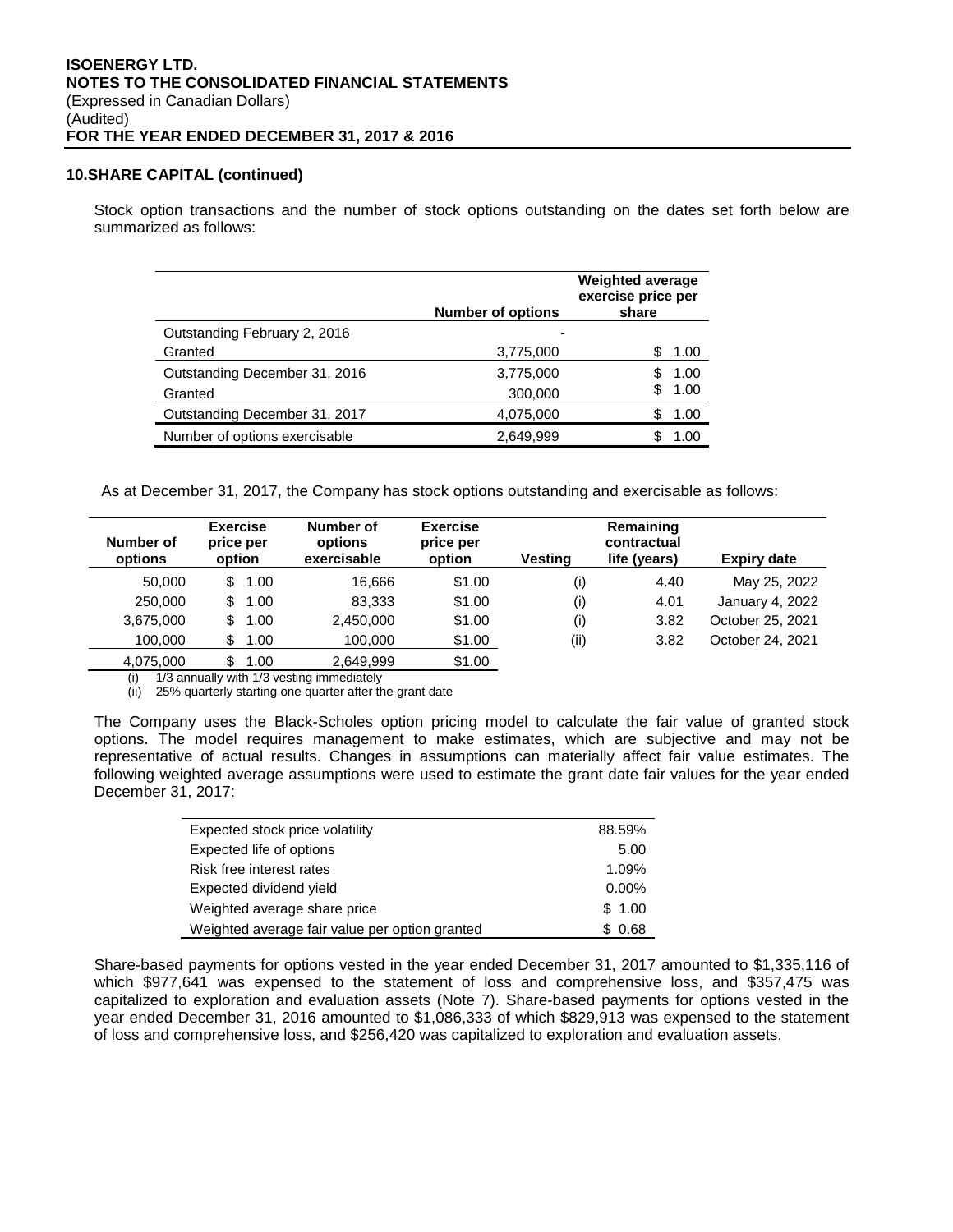#### **11. RELATED PARTY TRANSACTIONS**

Key management personnel include those persons having authority and responsibility for planning, directing and controlling the activities of the Company as a whole. The Company has determined that key management personnel consists of executive and non-executive members of the Company's Board of Directors and corporate officers.

Remuneration attributed to key management personnel for the year ended December 31, 2017 is summarized as follows:

|                                                             | <b>Short term</b><br>compensation | Share-based<br>compensation | Total           |  |
|-------------------------------------------------------------|-----------------------------------|-----------------------------|-----------------|--|
| Expensed in the statement of loss and<br>comprehensive loss | \$547.595                         | 812.190                     | 1,359,785<br>S. |  |
| Capitalized to exploration and evaluation assets            | 378,189                           | 313,075                     | 691,264         |  |
|                                                             | 925.784                           | \$1,125,265                 | 2,051,049       |  |

Remuneration attributed to key management personnel for the year ended December 31, 2016 is summarized as follows:

|                                                             | <b>Short term</b><br>compensation | Share-based<br>compensation | Total     |  |
|-------------------------------------------------------------|-----------------------------------|-----------------------------|-----------|--|
| Expensed in the statement of loss and<br>comprehensive loss | 325,045<br>S.                     | 717.974                     | 1,043,019 |  |
| Capitalized to exploration and evaluation assets            | 268,913                           | 234,441                     | 503,354   |  |
|                                                             | 593,958                           | 952,415                     | 1,546,373 |  |

As of December 31, 2017, \$nil (December 31, 2016 – \$70,012) was included in accounts payable and accrued liabilities owing to directors and officers for compensation.

During the year ended December 31, 2017 the Company leased some equipment from NexGen for \$6,443.

## **12. CAPITAL MANAGEMENT**

The Company manages its capital structure and makes adjustments to it, based on the funds available to the Company, in order to support the acquisition, exploration and evaluation of assets. The Board of Directors does not impose quantitative return on capital criteria for management, but rather relies on the expertise of the Company's management to sustain the future development of the business.

In the management of capital, the Company considers all types equity and is dependent on third party financing, whether through debt, equity, or other means. Although the Company has been successful in raising funds to date, there is no assurance that the Company will be successful in obtaining required financing in the future or that such financing will be available on terms acceptable to the Company.

The properties in which the Company currently has an interest are in the exploration stage. As such the Company, has historically relied on the equity markets to fund its activities. The Company will continue to assess new properties and seek to acquire an interest in additional properties if it determines that there is sufficient geologic or economic potential and if it has adequate financial resources to do so.

Management reviews its capital management approach on an on-going basis and believes that this approach, given the relative size of the Company, is reasonable. The Company is not subject to externally imposed capital requirements. There were no changes in the Company's approach to capital management during the period.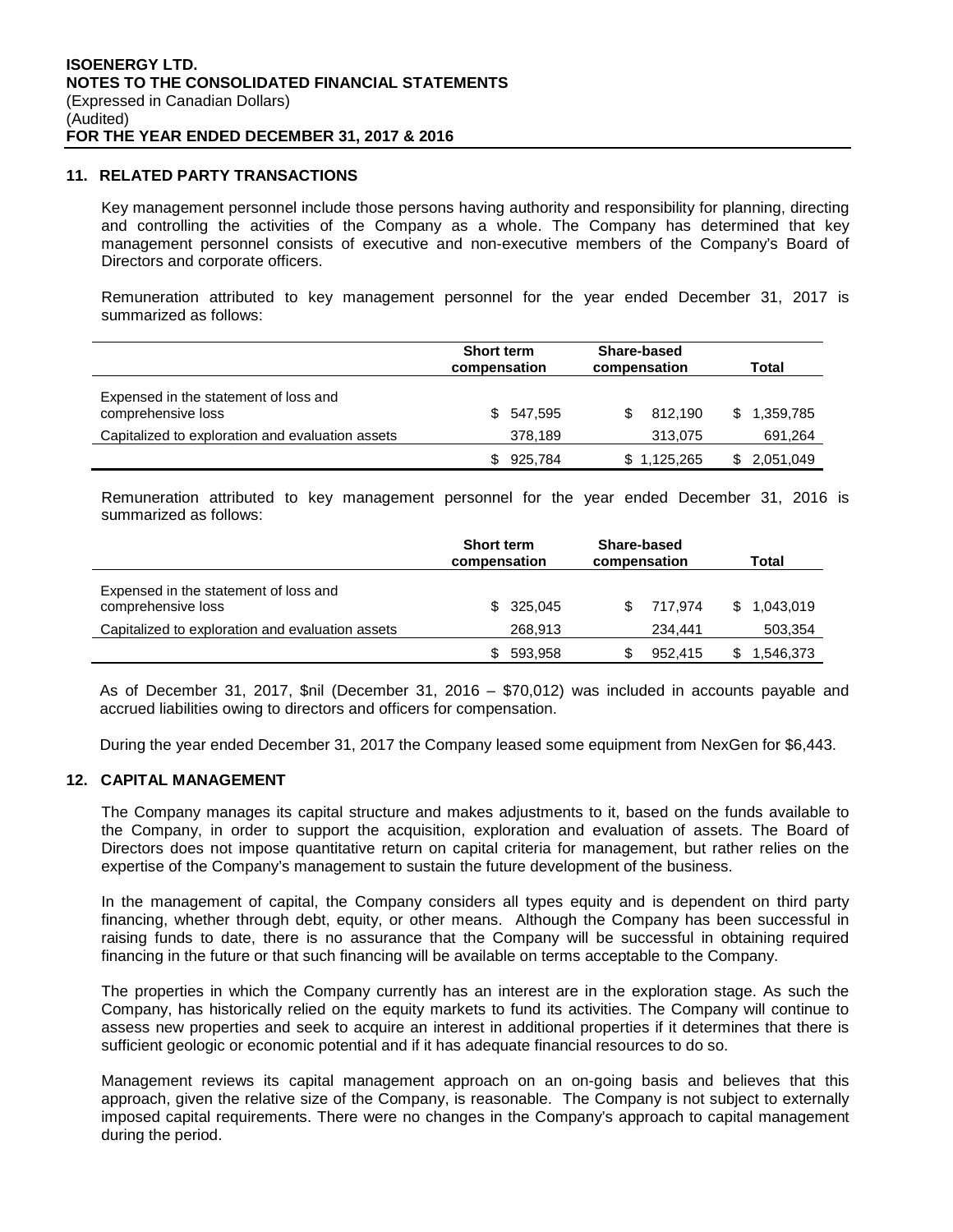#### **13. FINANCIAL INSTRUMENTS**

The Company's financial instruments consist of cash, accounts receivable, accounts payable and accrued liabilities.

The fair values of the Company's financial instruments approximate their carrying value, due to their shortterm maturities or liquidity. The Company's cash and accounts receivable are classified as loans and receivables and are initially recorded at fair value and subsequently at amortized cost with accrued interest recorded in accounts receivable.

#### **Financial instrument risk exposure**

As at December 31, 2017, the Company's financial instrument risk exposure and the impact thereof on the Company's financial instruments are summarized below:

#### **(a) Credit Risk**

Credit risk is the risk that one party to a financial instrument will fail to discharge an obligation and cause the other party to incur a financial loss. As at December 31, 2017, the Company has cash on deposit with a large Canadian bank. Credit risk is concentrated as a significant amount of the Company's cash and cash equivalents is held at one financial institution. Management believes the risk of loss to be remote. The Company's accounts receivable consists of input tax credits receivable from the Government of Canada and interest accrued on cash equivalents. Accordingly, the Company does not believe it is subject to significant credit risk.

#### **(b) Liquidity Risk**

Liquidity risk is the risk that an entity will encounter difficulty in raising funds to meet its obligations under financial instruments. The Company manages liquidity risk by maintaining sufficient cash balances. Liquidity requirements are managed based on expected cash flows to ensure that there is sufficient capital to meet short-term obligations. As at December 31, 2017, the Company had a working capital balance of \$3,254,131, including cash of \$3,324,582.

#### **(c) Market Risk**

Market risk is the risk of loss that may arise from changes in market factors such as interest rates, foreign exchange rates and commodity and equity prices.

## **(i) Interest Rate Risk**

Interest rate risk is the risk that the future cash flows from a financial instrument will fluctuate due to changes in market interest rates. The Company holds its cash in bank accounts that earn variable interest rates. Due to the short-term nature of these financial instruments, fluctuations in market rates do not have a significant impact on the estimated fair value of the Company's cash and cash equivalent balances as of December 31, 2017.

## **(ii) Foreign Currency Risk**

The functional currency of the Company is the Canadian dollar. Currency transaction risk and currency translation risk is the risk that fluctuations of the Canadian dollar in relation to other currencies may impact the fair value of financial assets, liabilities and operating results. As of December 31, 2017, the Company had no financial assets or liabilities that were subject to currency translation risk. The Company maintains a Canadian dollar bank account in Canada.